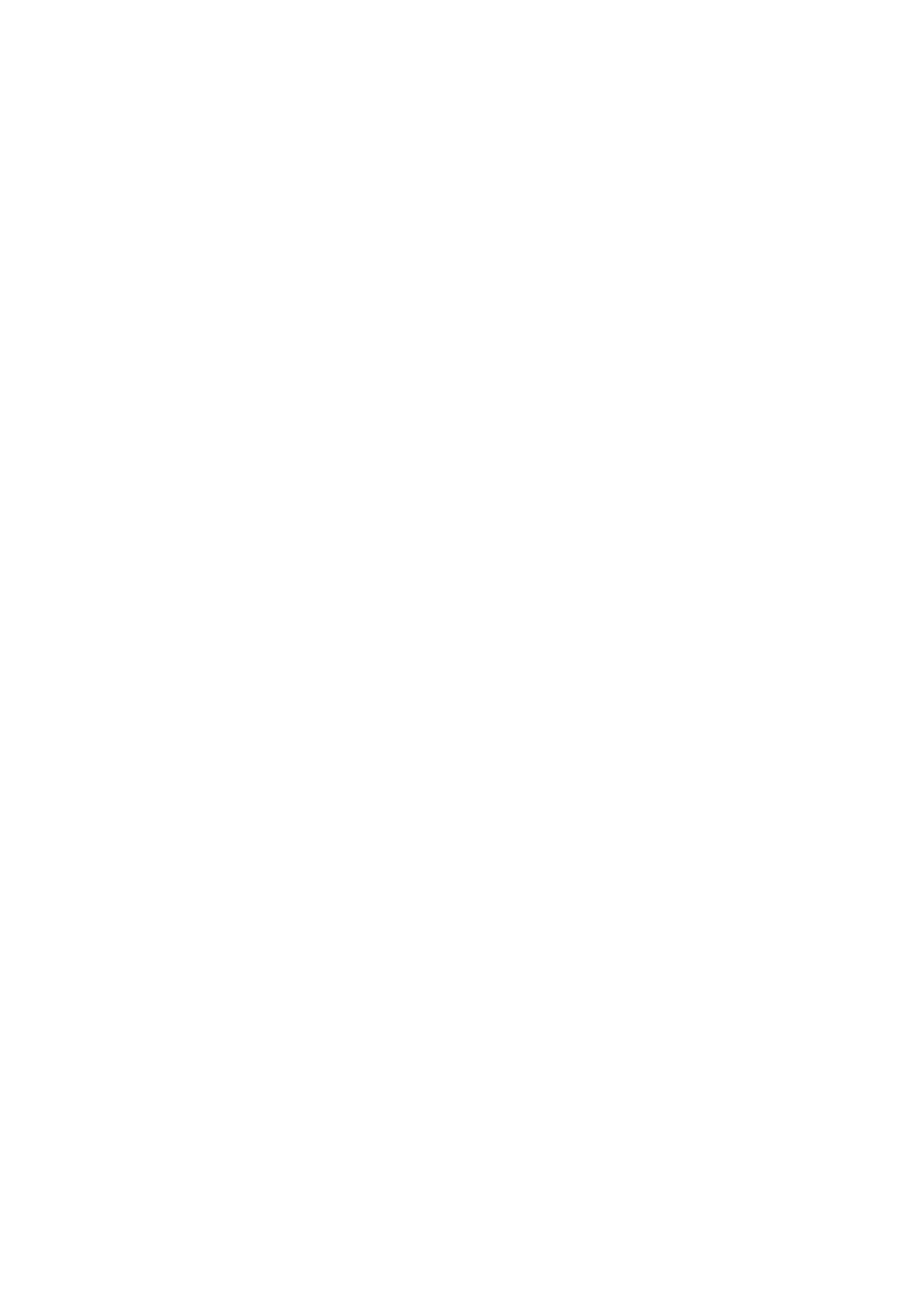#### **Conference Organiser:**

Iranian Association for Philosophy of Religion (IAPR) in cooperation with Iranian Sociological Association

### **Sponsors:**

Islamic Kalam Association of Howzeh Islamic World Science Citation Center Institute for Humanities and Cultural Studies | University of Isfahan University of Religions and Denominations | Alzahra University Imam Khomeini International University | Tarbiat Modares University University of Tehran | Kharazmi University | University of Tabriz Shiraz University | University of Zanjan Allameh Tabataba'i University | Shahid Beheshti University Ferdowsi University Mashhad | University of Qom Iranian Research Institute of Philosophy

> en.philor.org philorconf@gmail.com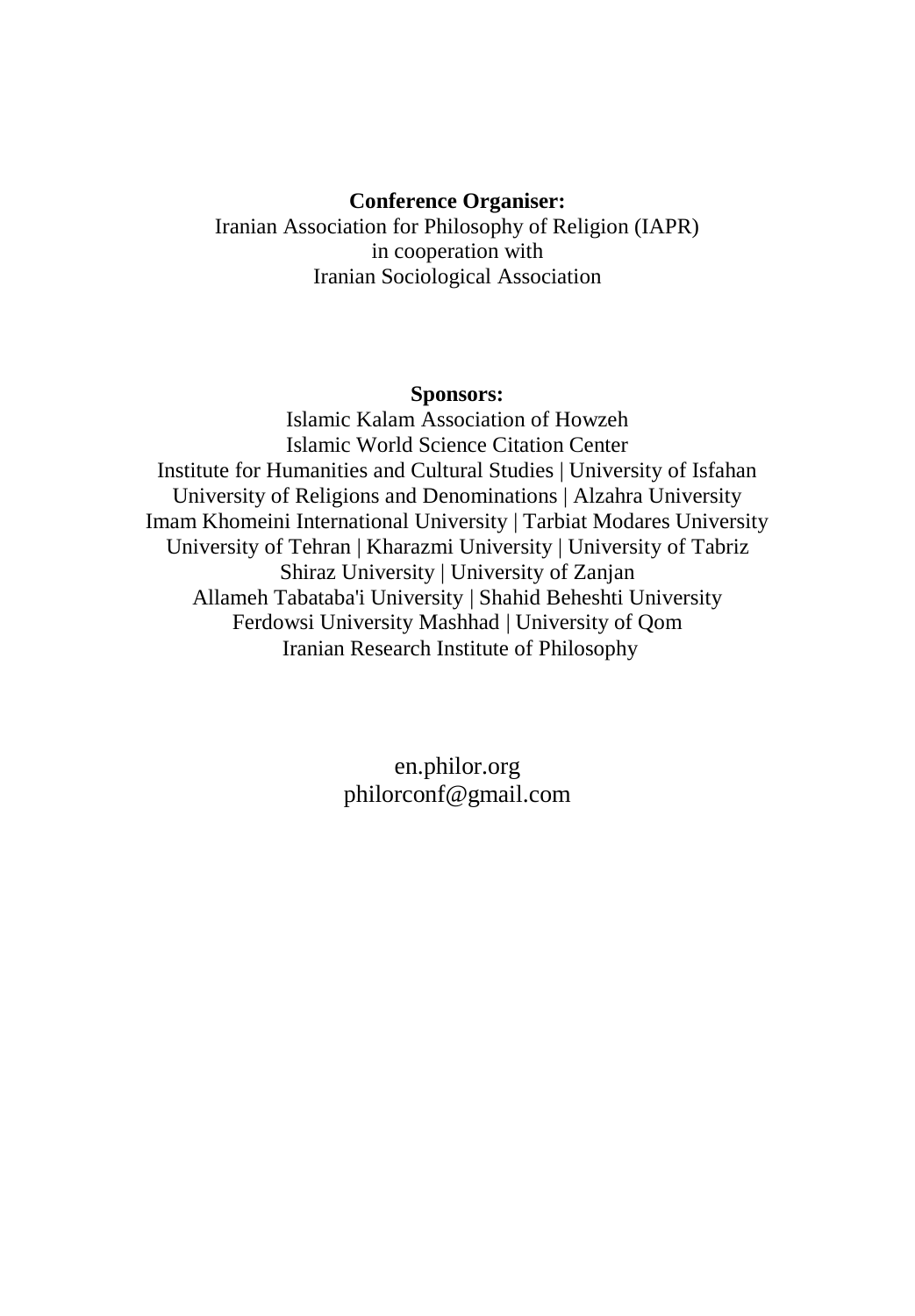**Chairman:** Mohammad Saeedimehr **Scientific Secretary:** Rasoul Rasoulipour **Conference Director:** Mohammad Mahdi Fallah

### **Academic Board**

Mahdi Abbaszadeh (IICT, Iran) Rahim Acar (Marmara University, Turkey) Reza Akbari (Imam Sadiq University, Iran) Mahdi Akhavan (Allameh Tabataba'i University, Iran) Amirabbas Alizamani (University of Tehran, Iran) Mohammad Asghari (University of Tabriz, Iran) Hamidreza Ayatollahi (Allameh Tabataba'i University, Iran) Reza Berenjkar (Farabi Campus, University of Tehran, Iran) John D. Caputo (Syracuse University, USA) Yousef Daneshvar (Imam Khomeini Education and Research Institute Mahdi Esfahani (Institute for Humanities and Cultural Studies, Iran) William Hasker (Huntington University, USA) Wesley J. Wildman (Boston University, USA) Mohsen Jahed (Shahid Beheshti University, Iran) Mohsen Javadi (University of Qom, Iran) Qolamhossein Javadpour (Iranian Institute of Philosophy, Iran) Qasem Kakaei (Shiraz University, Iran) Gereon Kopf (Luther College, USA) AmirEhsan Karbasizadeh (University of Isfahan, Iran) Sahar Kavandi (University of Zanjan, Iran) Amirhossein Khodaparast (Iranian Institute of Philosophy, Iran) Timothy Knepper (Drake University, USA) Brian Leftow (Rutgers University, USA) Mohammad Hossein Mahdavinejad (Payame Noor University, Iran) Seyed Mahmoud Nejati Hosseini (Iranian Sociological Association) Jahangir Masoudi (Ferdowsi University of Mashhad, Iran) Godabarisha Mishra (Nalanda University, India) Majid Mollayousefi (Imam Khomeini International University, Iran) Narges Nazarnejad (Al-Zahra University, Iran) Qodratullah Qorbani (Kharazmi University, Iran) Rasoud Rasoulipour (Kharazmi University, Iran)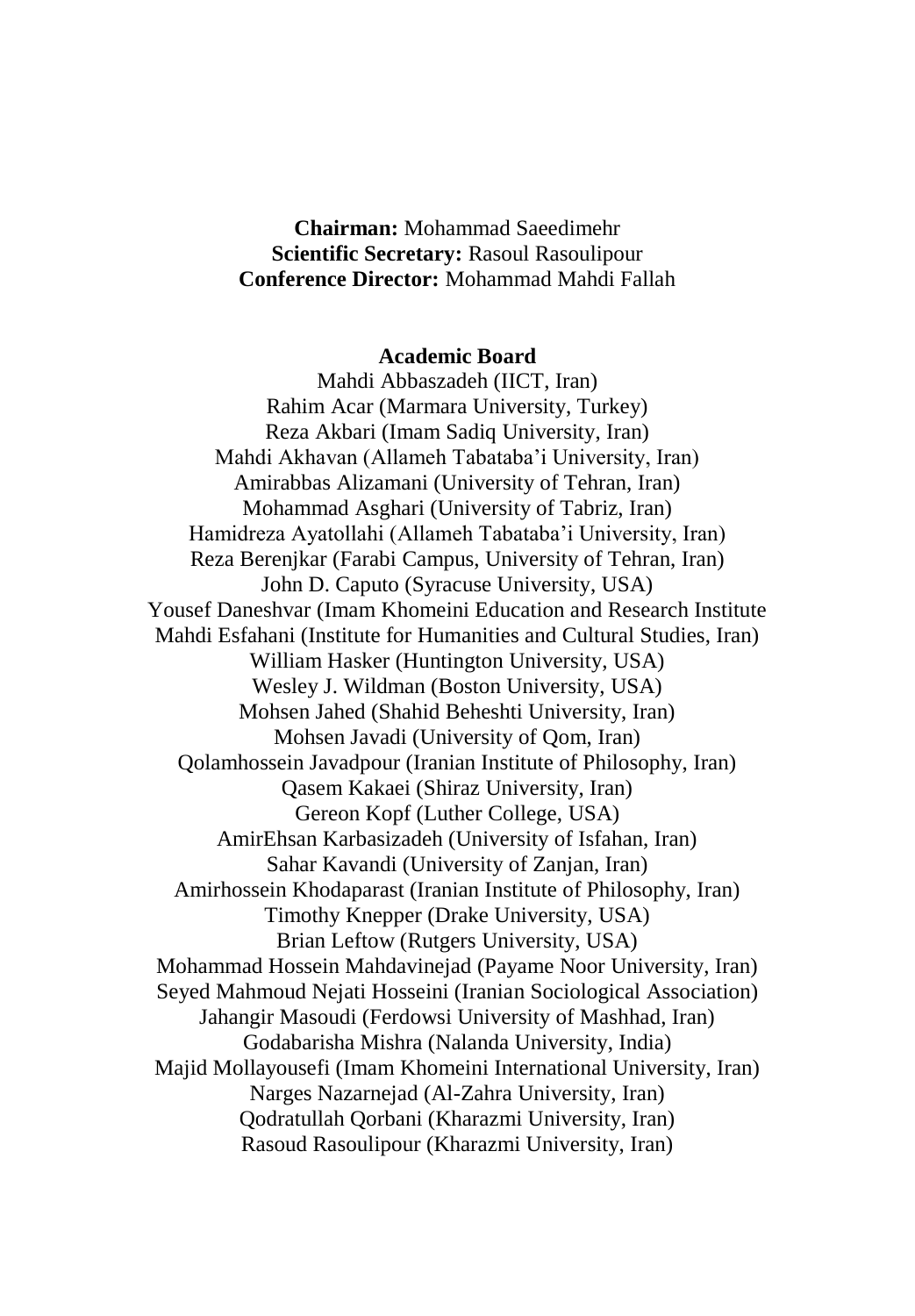Michael Rea (University of Notre Dame, USA) Mohammad Saeedimehr (Tarbiat Modares University, Iran) Kevin Schilbrack (Western Carolina University, USA) Lenart Škof (ZRS Koper, Slovenia) Anthony Paul Smith (La Salle University, USA) Vahid Sohrabifar (University of Religions and Denominations, Iran) Daniel Whistler (University of London, UK)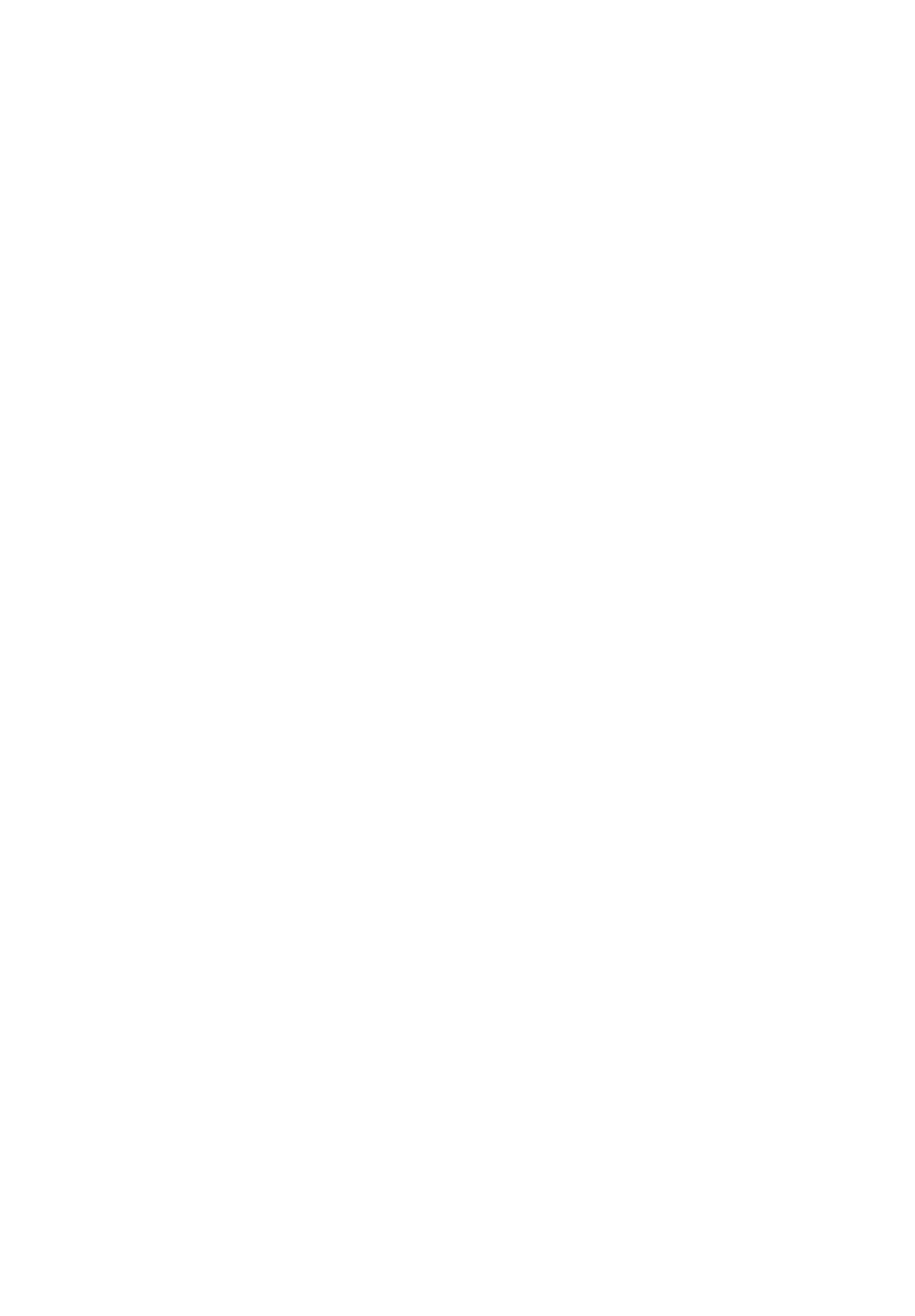# **Table of Contents**

| Social Networking and the Future of Philosophy of Religion                                                       |
|------------------------------------------------------------------------------------------------------------------|
| <b>Escape from Painless Civilization: Religion and The Affirmation</b><br>of Life                                |
|                                                                                                                  |
| Religion inside Qur'anic text, Arabic lexicology, and Ibn<br>Taymīyah; Towards an Islamic Philosophy of Religion |
| <b>Randomness of Evolution and Divine Sovereignty</b>                                                            |
|                                                                                                                  |
| Philosophy and Semiotics of Religion: the Religious Tourism Trip<br>as a Transforming Experience                 |
|                                                                                                                  |
| <b>Recognizing God</b>                                                                                           |
|                                                                                                                  |
| Is Metaphysics of AI Agents Unified with Human Metaphysics? -<br>A Yogācāra Buddhist Interpretation              |
| Religious Experience in an Informational World; Hermeneutic of<br>the Person and of the Algorithm                |
| The Dialogue between Philosophers of Religion and Atheistic<br><b>Scientists</b>                                 |
|                                                                                                                  |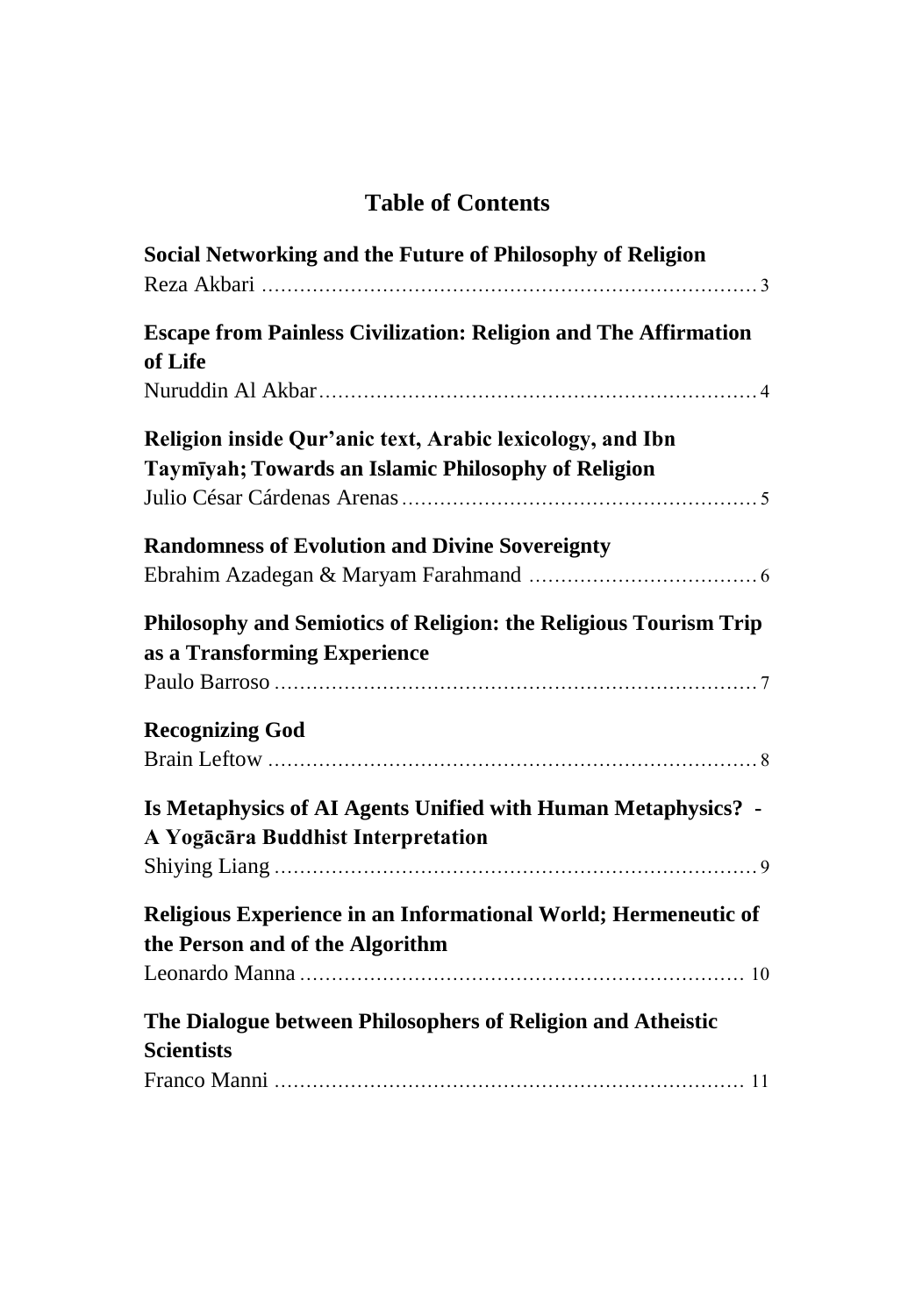| Divine and Worldly Knowledge, Prediction, and Control                              |  |
|------------------------------------------------------------------------------------|--|
| <b>Skepticism, Induction and Meta-induction: What Does the</b>                     |  |
| <b>Pragmatic Justification of Induction Justify?</b>                               |  |
|                                                                                    |  |
| The Problem of Narrowness: How and to What Extent the Islamic                      |  |
| views Can Contribute to the Contemporary Philosophy of                             |  |
| <b>Religion</b>                                                                    |  |
|                                                                                    |  |
| The Futurity of God and Quantum Theology                                           |  |
|                                                                                    |  |
| Faith, Absurdity, and Narrative                                                    |  |
|                                                                                    |  |
| Ritual and its Constructive Power: An Overview of Victor<br><b>Turner's Theory</b> |  |
|                                                                                    |  |
| <b>Cosmotheologies. Space Colonization as a Religious Endeavor</b>                 |  |
|                                                                                    |  |
| <b>Open Theism and Prophecy</b>                                                    |  |
|                                                                                    |  |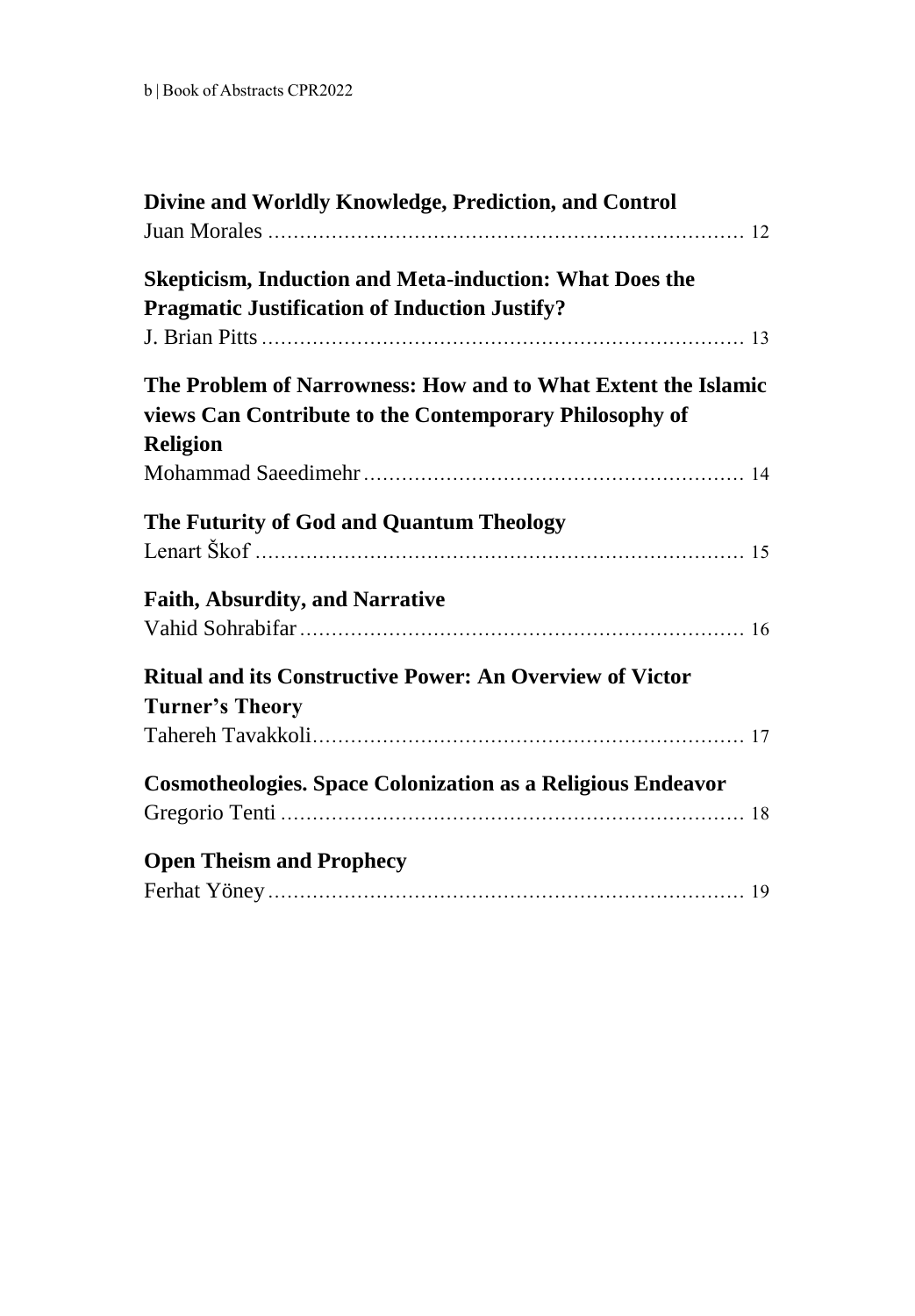# <span id="page-8-0"></span>**Social Networking and the Future of Philosophy of Religion**  $R$ eza Akhari $<sup>1</sup>$ </sup>

Cultural exchange has become more accessible and more prevalent through social networking. Today, the phone is a means for communicating ideas and conveying concepts to others, which means there are hundreds of millions of people sending messages. Many of these messages are about religious beliefs. Proponents and opponents usually have emotional rather than cognitive reasons for their viewpoints, leading to mockery and violent conflict. These discussions are expanding with the advancement of empirical science, including topics like the relationship between cognitive science and religious beliefs. In an environment like this, philosophers of religion can play the role of social actors. They can facilitate effective dialogue between opposing groups. They can achieve this goal by clarifying the real point of contention on an issue; identifying and articulating different theories; conveying overlooked theories; assessing each viewpoint's strengths and weaknesses; and introducing various sources. Social networking provides opportunities for these activities through short text writing, short online sessions, online debate, and so on. Therefore, it appears that social networking could be a valuable tool to enhance, deepen, or explain the beliefs studied in philosophy of religion.

**Keywords**: Philosophy of Religion, Social Networking, Religious beliefs.

<sup>1</sup> Professor of Islamic philosophy and theology, Imam Sadiq Univesity, Tehran, Iran (r.akbari@isu.ac.ir)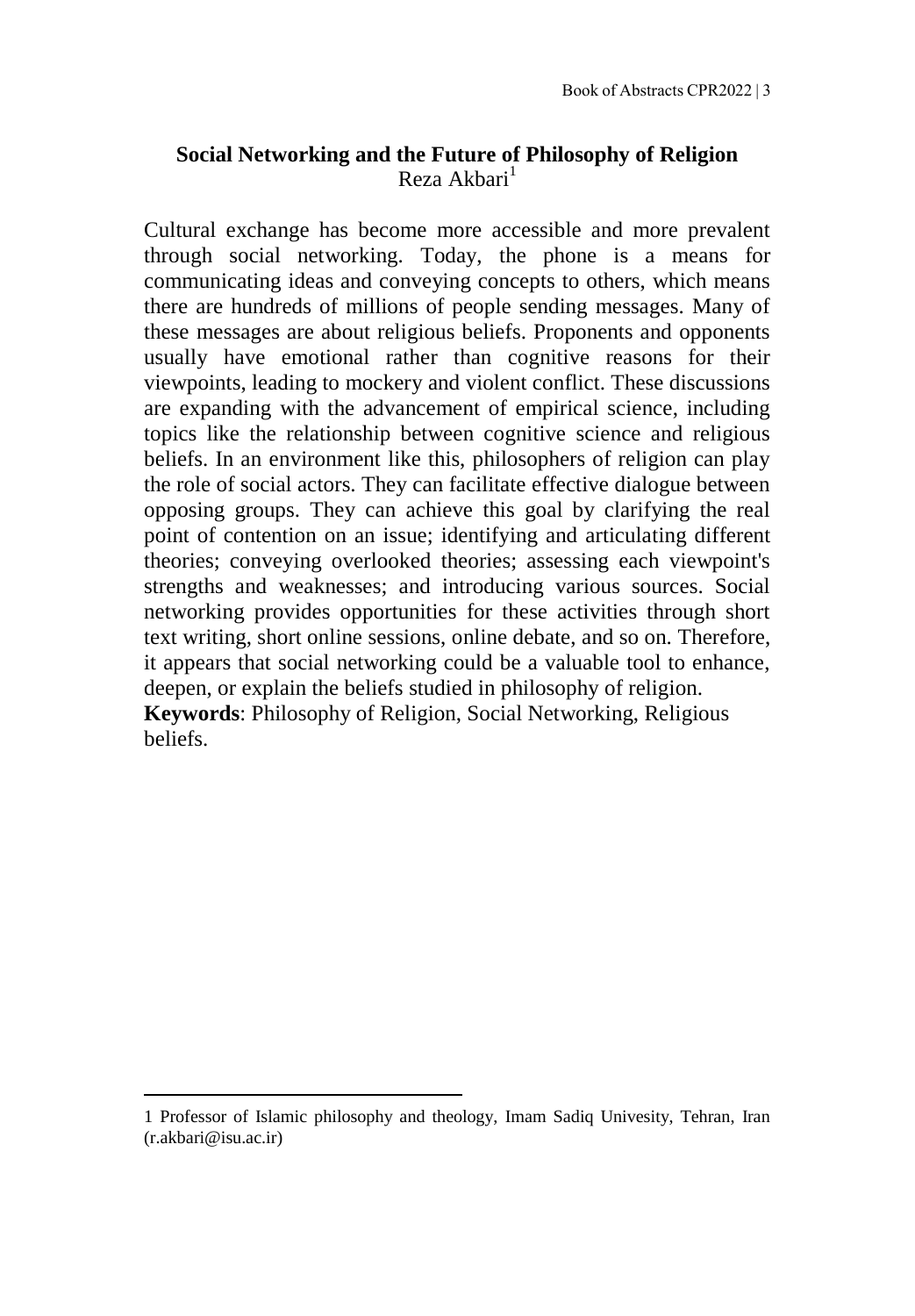# <span id="page-9-0"></span>**Escape from Painless Civilization: Religion and The Affirmation of Life** Nuruddin Al Akbar<sup>1</sup>

This study links Kuntowijoyo's thoughts on transcendental structuralism with Masahiro Morioka's thoughts on painless civilization. Kuntowijoyo is a wellknown Indonesian historian known for his prophetic social science projects. A social science tradition that makes religion the foundation of human emancipation. Meanwhile, Morioka is a contemporary Japanese philosopher known for initiating the study of the philosophy of life, which is absent as a unique theme of philosophy in the academic tradition of modern Western philosophy. The study of the philosophy of life initiated by Morioka cannot be separated from the larger project of a critique of contemporary civilization, which, according to him, reduces the meaning of life. One of the visible symptoms is the emergence of a phenomenon he calls painless civilization. Painless civilization is a structure that seeks to eliminate pain in human life so that he can experience the body's desire to the fullest. For Morioka, this tendency is dangerous because it hinders one's potential to transform oneself further. Morioka considers the continuous self-transformation of a human being from his comfort zone to be the essence of life. In other words, even though it promises enjoyment, painless civilization leads to dehumanization. To get out of the trap of painless civilization, Morioka uses interdisciplinary studies (including his philosophy of life project) as his weapon to awaken the public consciousness. One thing that is absent from Morioka's analysis is religion and its emancipatory potential. Unlike Morioka, Kuntowijoyo feels that the position of religion is vital in an attempt to critique contemporary civilization. Kuntowijoyo developed a dedifferentiation paradigm to reunite faith and reality that were previously separated in both modern and postmodern frameworks. As a derivative of this dedifferentiation paradigm, Kuntowijoyo developed a transcendental structuralist framework that is useful for developing awareness at the individual level and as a tool for transforming reality/structures that dehumanize humans. Kuntowijoyo sees that current civilization is driven by economic logic that emphasizes material satisfaction concerning painless civilization. This market logic must be transformed into the logic of the mosque (Tawhid) with a vision of transcendence.

**Key Words:** Desire of the Body, Joy of Life, Self-domestication, Transformation of Self, Transcendental structuralism

<sup>1</sup> Ph.D. student at Department of Politics and Government Universitas Gadjah Mada, Indonesia; Alumni of CIPSI (Center for Islamic Philosophy and Information) Philosophical *Pesantren* (Madrasa) Indonesia; Member of Decolonial critique (nuruddin.alakbar@gmail.com)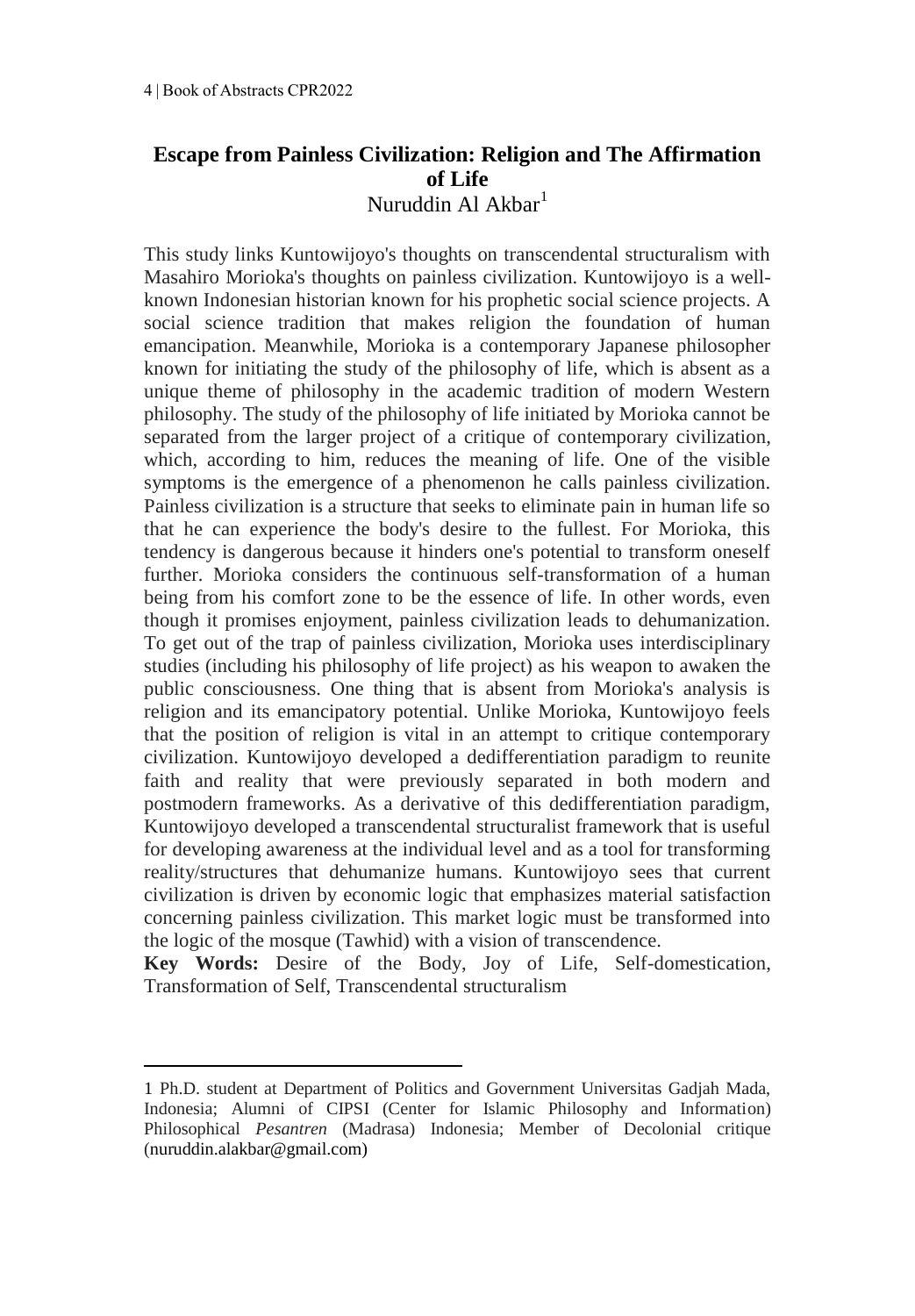# <span id="page-10-0"></span>**Religion inside Qur'anic text, Arabic lexicology, and Ibn Taymīyah; Towards an Islamic Philosophy of Religion** Julio César Cárdenas Arenas<sup>1</sup>

The paper analyzes the definitions of religion (*dīn*) from the classical Arabic lexicons, the Arabic Qur'anic text, and the works of Ibn Taymīyah inside Islamic terminology, not as a theological or historical approach to Islam but as a philosophical description of religion far from a Eurocentric or Orientalist way. The analysis of these sources is made from lexicons like *al-Muḥit fī al-lughah, Maqāīīs al-lughah, Lisān al-'arab,* and *Jamharah al-lughah*, the appearances of the term religion in the Qur'anic text and excerpts from the theological, legal, apologetic, and spiritual writings of Ibn Taymīyah. These definitions are divided into one general and inclusivist deriving in various Islamic typologies and another one specific and exclusivist; the former definition provides descriptive, historical, and theological classifications, while the latter includes Ibn Taymīyah's idea of "reality of religion" (*ḥaqīqah al-dīn*) defined in two correlative moments: a submission (*islām*) through surrender (*istislām*), and a total submission (*ṭā'ah*) before the transcendent (*al-ilah*). The idea of the reality of religion allows a description of the religious fact in which it internally suspends, in principle, rational knowledge before the sacred (*al-rabb*) and externally suspends one's rational judgment to fulfill the divine will (*Qadr Allah*) while performing the acts of worship (*'ibādah*) before the divine sovereignty (*uluhīah*) and applying some legal rules and ethics (*aḥkām* and *akhlāq*) from the revelation (*ūaḥī*) as a principle of action.It is concluded that the specific definition of religion in Islamic culture is restricted by its confessional, theological or apologetic character, while the idea of the reality of religion that Ibn Taymīyah brings to philosophical studies includes non-Western concepts from Islamic culture. Finally, there will be a contemplation on how we can use medieval and theological sources to postulate principles for a contemporary philosophy of religion inside Islamic culture.

**Key Words:** Philology, Theology, Phenomenology, Studies or Religions

<sup>1</sup> PhD Student Studies of Religions, University Complutense of Madrid, Spain [\(prof.abuismail@gmail.com\)](mailto:prof.abuismail@gmail.com)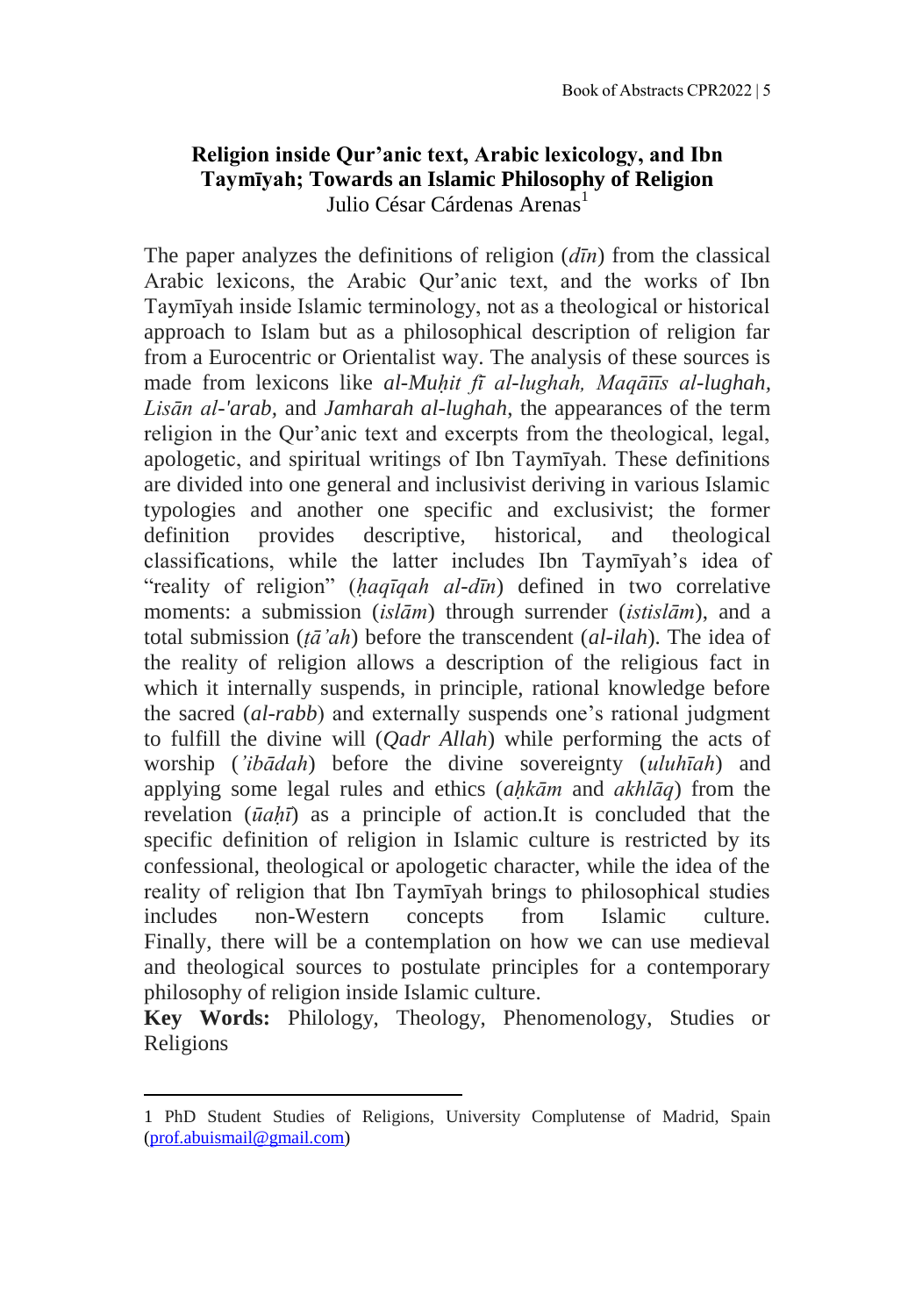# **Randomness of Evolution and Divine Sovereignty** Ebrahim Azadegan<sup>1</sup> & Maryam Farahmand<sup>2</sup>

<span id="page-11-0"></span>Under the title of relation between science and religion it has been widely discussed that evolutionary theory is in serious conflict with religious doctrines. From exegetical point of view there are several verses and narrations in the Bible and the Quran that seems to be in clear conflict with the narration that evolutionary theory provides us as the explanation of existence of human species in the world. Putting aside the mythology of Adam and Eve as the early parents of all existing human beings in the world that wouldn't be confirmed with evolutionary theory, more serious source of exegetical conflict is that contra religious point of view, the evolutionary narration lacks any teleology, purposefulness, and even any clear priority of human beings over other species. One step further, not from an exegetical point of view but from a scientific point of view the proponents of doctrine of intelligent design (ID) challenges this non-purposefulness character of evolutionary theory as its inability to explain the irreducible complexities inhabited in several biological systems. The advocates of ID claim that teleology provides better explanation for these complexities rather than nonteleological evolutionary explanation. Over and above these challenges in the theological and philosophical view the randomness and non-purposefulness of evolutionary process seems to be in conflict with God's power, sovereignty and wisdom. In order to distinguish the fire of conflict on the one hand, some philosophers try to demonstrate that the randomness in evolution is epistemic randomness rather than metaphysical one, and on the other hand, some others argue that guided evolutionary process is not only possible but also is in harmony with all principles of evolutionary theory. In this paper we challenge all of these three sorts of reconciliatory attempts and instead argue that from Quranic point of view, even non-purposefulness and randomness in evolutionary process in nature as its essential and metaphysical character cannot undermine God's sovereignty, wisdom, and power. We conclude that there is no serious conflict with neo-Darwinian account of evolution and Islam.

**Key Words**: Randomness, Purposefulness, Divine Wisdom, Divine Sovereignty, The Quran

<sup>1</sup> Associate Professor of Philosophy of Science, Sharif University of Technology, Iran (azadegan@sharif.edu)

<sup>2</sup> Phd Student in philosophy of science, Sharif University of Technology, Iran (farahmand.mm@gmail.com)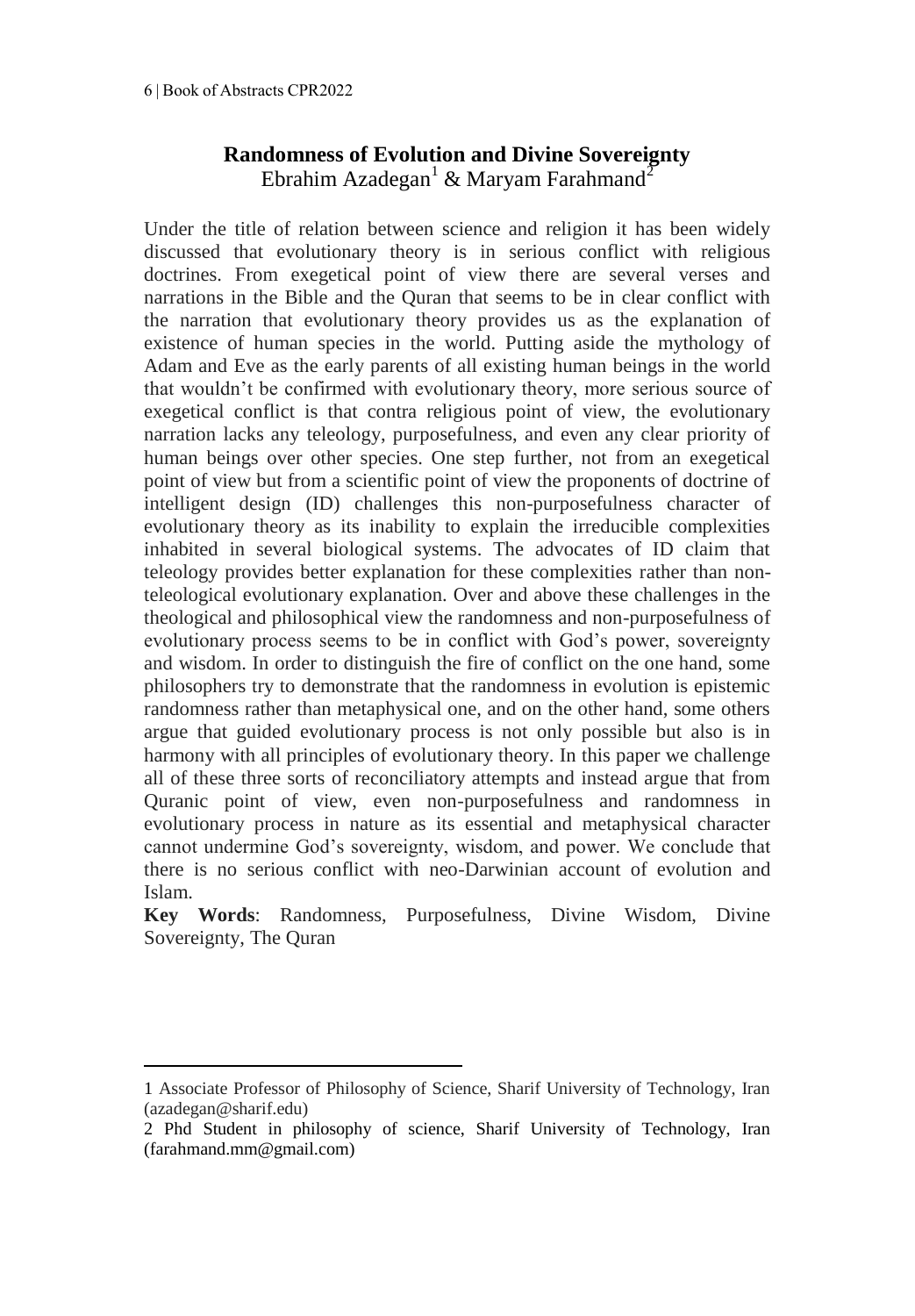### <span id="page-12-0"></span>**Philosophy and Semiotics of Religion: the Religious Tourism Trip as a Transforming Experience** Paulo Barroso<sup>1</sup>

Semiotics is a science and study of signs within the social life. All cultures need signs and use them as forms of life. Signs are everywhere as representations or world visions conceived to produce meanings to collective experiences. The world is pan-semiotized and every cultural element means something. The meanings give perspective, perception and understanding. Like any meaning system, religion is cultural and a transmission and consumption of signs and meanings; it creates values, a solidarity system of beliefs and practices related to the sacred. Semiotically, religion is an explanation of the complete and ultimate meaning of life; it is a cultural form of life transmitted and experienced through signs. As in all forms of cultural manifestation, religious tourism is only experienced through signs and inserted into a meaning system. If religious experience is a variety of cultural expressions based on a system of signs expressing beliefs and values through worship and symbolic rites, it also fits into the semiotic studies. Religious tourism is the visit to sacred and traditional places, expressing feelings of faith, hope and charity. It is the result of a spiritual search and religious practices. The idea of traveling (pilgrimage) out of spiritual need to express religious feelings or just out of curiosity to get to know the tradition or the place is different from the idea of traveling for leisure or recreational purposes. Religious tourism arouses and expresses mystical feelings of faith, hope and charity as a specific form of mobility and transformation of the Being. Tourism and religion are two transformations, two fields where the Being overlaps in his formation as a subject of transforming experiences. Based on the essence of traveling as a transforming activity of the Being (the traveller), this approach advocates the influence of travel on both identity (singular and collective) and otherness. Following a theoretical and conceptual strategy, the aim is to problematize generically the semiosis of religious experience (as a transforming process, a semantic transitivity through signs) regarding the essence of the religious journey and recognize its influences both in the processes of individuation/otherness and building collective identity.

**Key Words:** Philosophy of religion, semiotics of religion, tourism, transforming experience, travelling.

<sup>1</sup> Assistant Professor at Communication and Arts, Polytechnic Institute of Viseu, Portugal (pbarroso1062@gmail.com)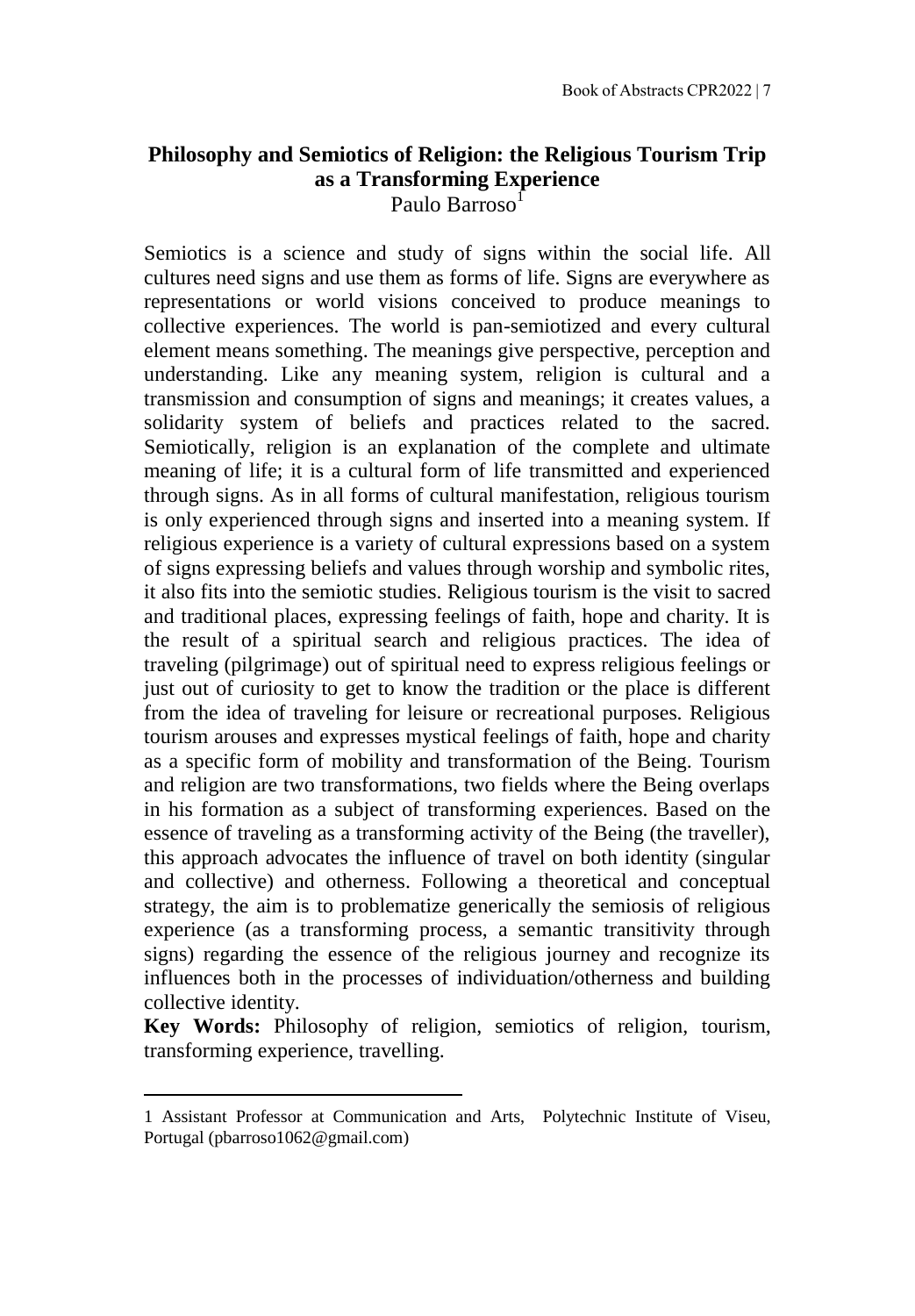<span id="page-13-0"></span>8 | Book of Abstracts CPR2022

1

# **Recognizing God**

 $Braning$ 

Many people claim to have experienced or perceived God, or God's presence. They certainly experienced something. But how could they tell it was God? I consider some answers.

<sup>1</sup> Professor of philosophy at school of art and science, Rutgers University (brian.leftow@rutgers.edu)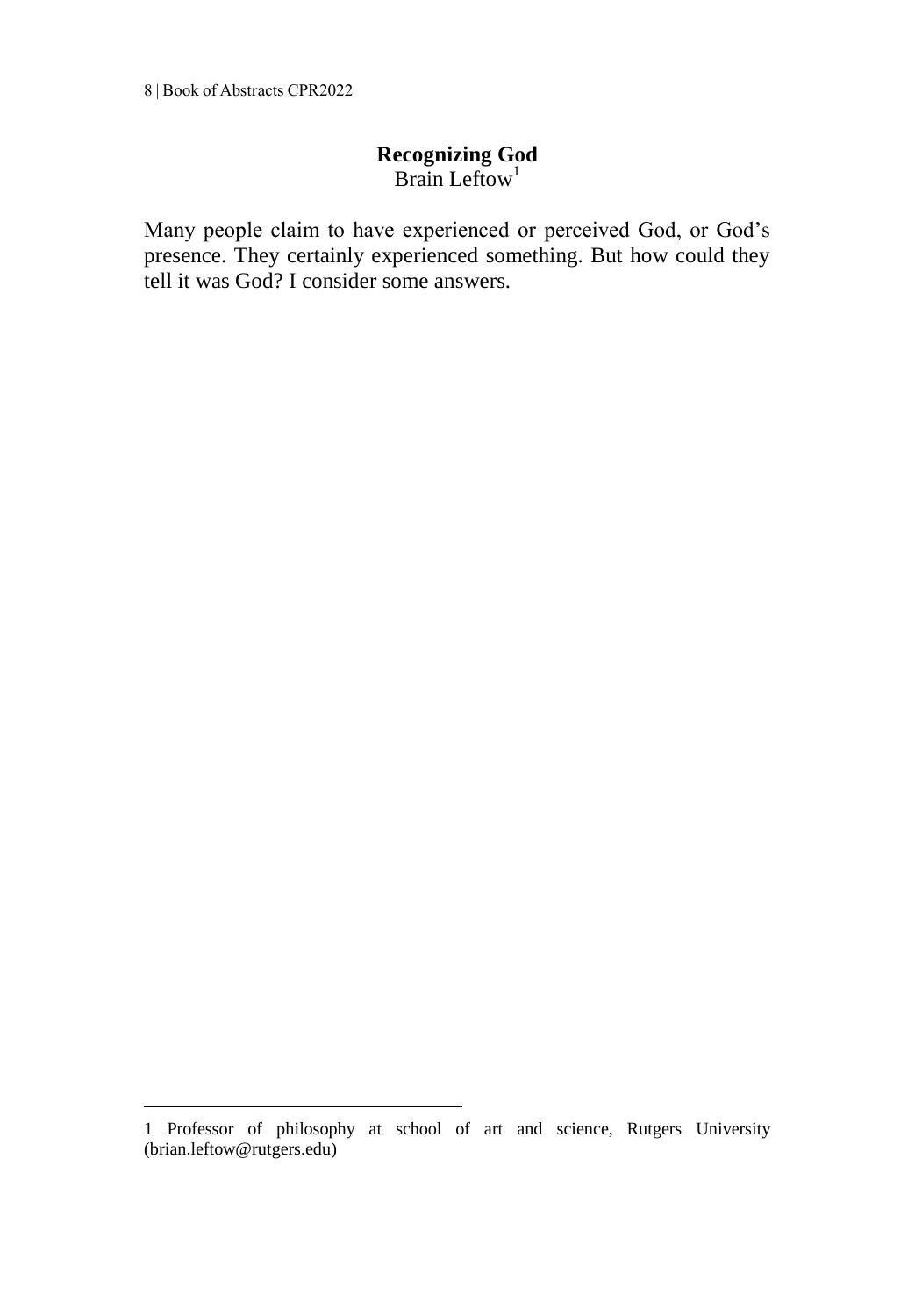### <span id="page-14-0"></span>**Is Metaphysics of AI Agents Unified with Human Metaphysics? - A Yogācāra Buddhist Interpretation** Shiying Liang<sup>1</sup>

We usually say that human intelligence itself is a kind of BackBox. We are now entering a new level of pervasive Black Box technology. Machine deeplearning methods allow AI entities to collect massive data to output humanmind attributes and behaviors and make decisions and act independently. The progress of new technology has blurred the distinction between human beings and AI agents on the ontological discrepancy and with no self-explain their decisions and actions, which led to various risks to human existence. The author believes that the reflection of AI agents' metaphysics is a breakthrough to reveal problems. The paper combines an interdisciplinary approach of Heidegger's phenomenology and Yogacara Buddhism from two levels of ontology and Judgment to reveal the Black box of AI metaphysics of substance and AI intelligent decision-making. First, the ontological reflection on the substance of AI will be a prerequisite for understanding the cognitive science of AI. The representation of AI is that human beings extend the inner connection between their existence and consciousness to other cognitive activities. The characteristic of AI agents is the extension of the six consciousness capabilities of human beings. Human consciousness is "transplanted" into AI agents to participate in the human experience world through Big Data and machine deep learning. However, the cognitive performance of AI agents has not changed the karmic seed stored in the Eighth Consciousness (Alayavijnana) of human beings, which reveals the relationship between AI and humans in the metaphysic of substances. Secondly, Yogacara Buddhist theory interprets that "A seminal characterization of the Manas (Skt.) has deliberation as its nature that continuously active in all times." The Manas is the seventh of the eight consciousnesses, which is regarded as the locus for the creation of discrimination, Judgment, decision-making; then, On Heidegger's view, Judgment is a form of intentional comportment towards entities; AI agents perceive the world through a human filter, Alan Mathison Turing believes that AI devices should have the object-oriented design to reflect the ability of selfawareness. In conclusion, In the theory of ontology and decision-making, the contributions of Heidegger's phenomenology and Yogacara Buddhism progress machine mind science which play a crucial role in shaping the success or failure of AI technology.

**Key Words:** Yogacara Buddhism, Phenomenology, Humanities Artificial Intelligence

<sup>1</sup> Master from department of philosophy, The Chinese University of Hong Kong, China (emma92416@hotmail.com)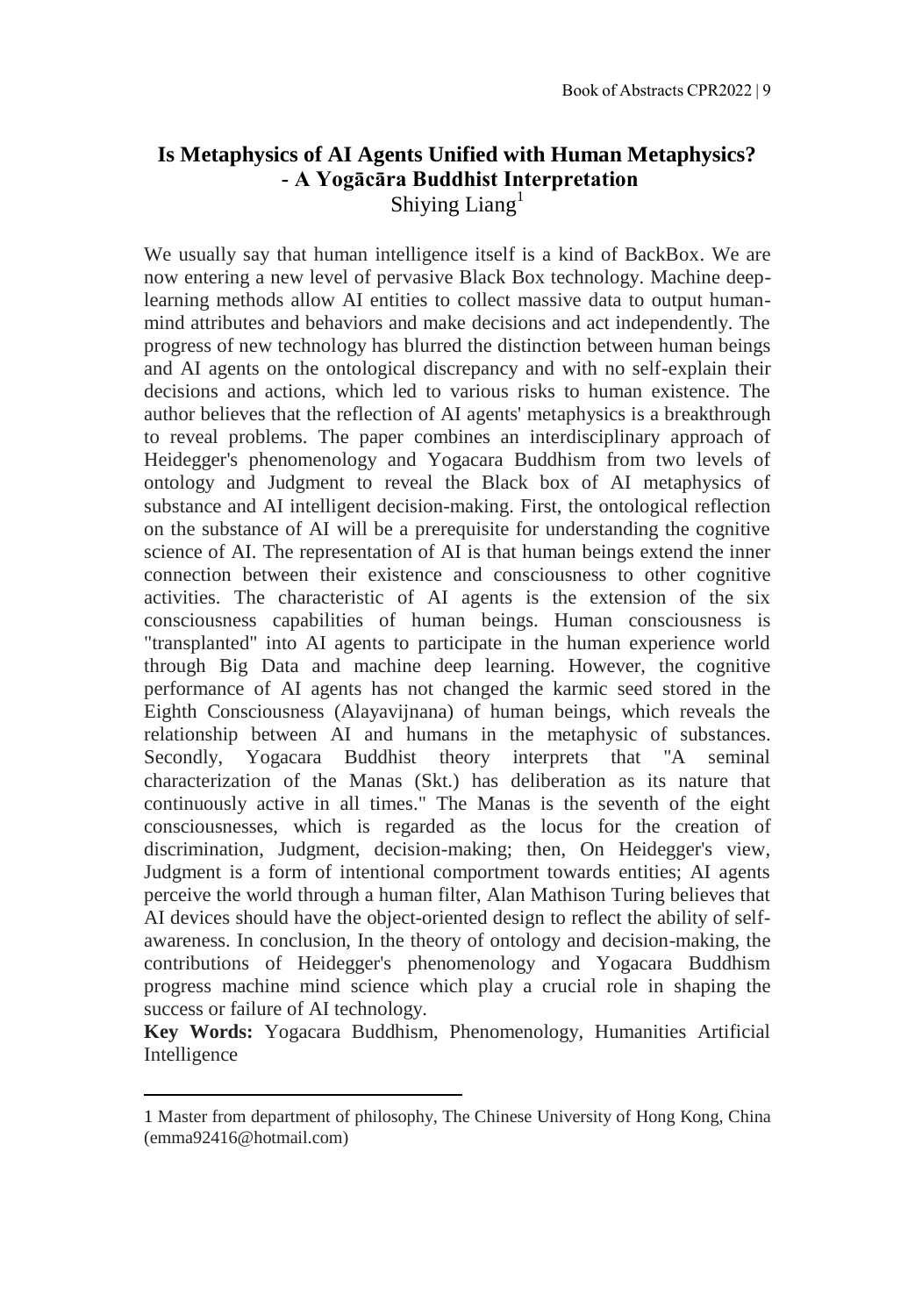### <span id="page-15-0"></span>**Religious Experience in an Informational World; Hermeneutic of the Person and of the Algorithm** Leonardo Manna<sup>1</sup>

The experiential, relational, methodological and practical configurations of religions in digital environments follow the same changes of reality. Informational religion can no longer be separated from traditional religion. Online religious practices have been widely used for several years and today it is difficult to construct an accurate mapping and precise results due to the magnitude of the phenomenon. The web has become a very complex place where it becomes difficult to distinguish between online religion and religion online, as Christopher Helland argues. What can push us to make religion our faith, if the rational and autonomous reflection of man with his technical power is already able to propose every possible solution to the fundamental questions? Can religion do without its constitutive doctrinal elements, given that by now we refer everything to the potentialities of human reason or delegate most of the practices to technology? If we can have any kind of experience online, then there can also be religious experience. Can we also say that the integration of digital technologies not only changes institutions, faith and practices, but irremediably changes the religious experience? I would like to dwell on this point and I would like to do so also by taking a cue from the teachings of the philosopher of religion Italo Mancini. Thus, a religious and hermeneutical approach could be today useful for seeing the consequences of religious experience in an informative world. As Italo Mancini argued, hermeneutic language qualifies as a mediation between the persons and absoluteness, thanks to its strong ability to semanticize. The absoluteness of this semantic concentration is a powerful tool both for speaking about God and for speaking with God, also due to metaphysical implications applied to the digital environment. In my talk I would like to emphasize that the informational religious practice can no longer be opposed or separated from traditional religion.

**Key Words**: hermeneutic, information, digital environment, philosophy of religion

<sup>1</sup> Phd Student in Theology, Faculty of Theology of Lugano, Switzerland (mannal@teologialugano.ch)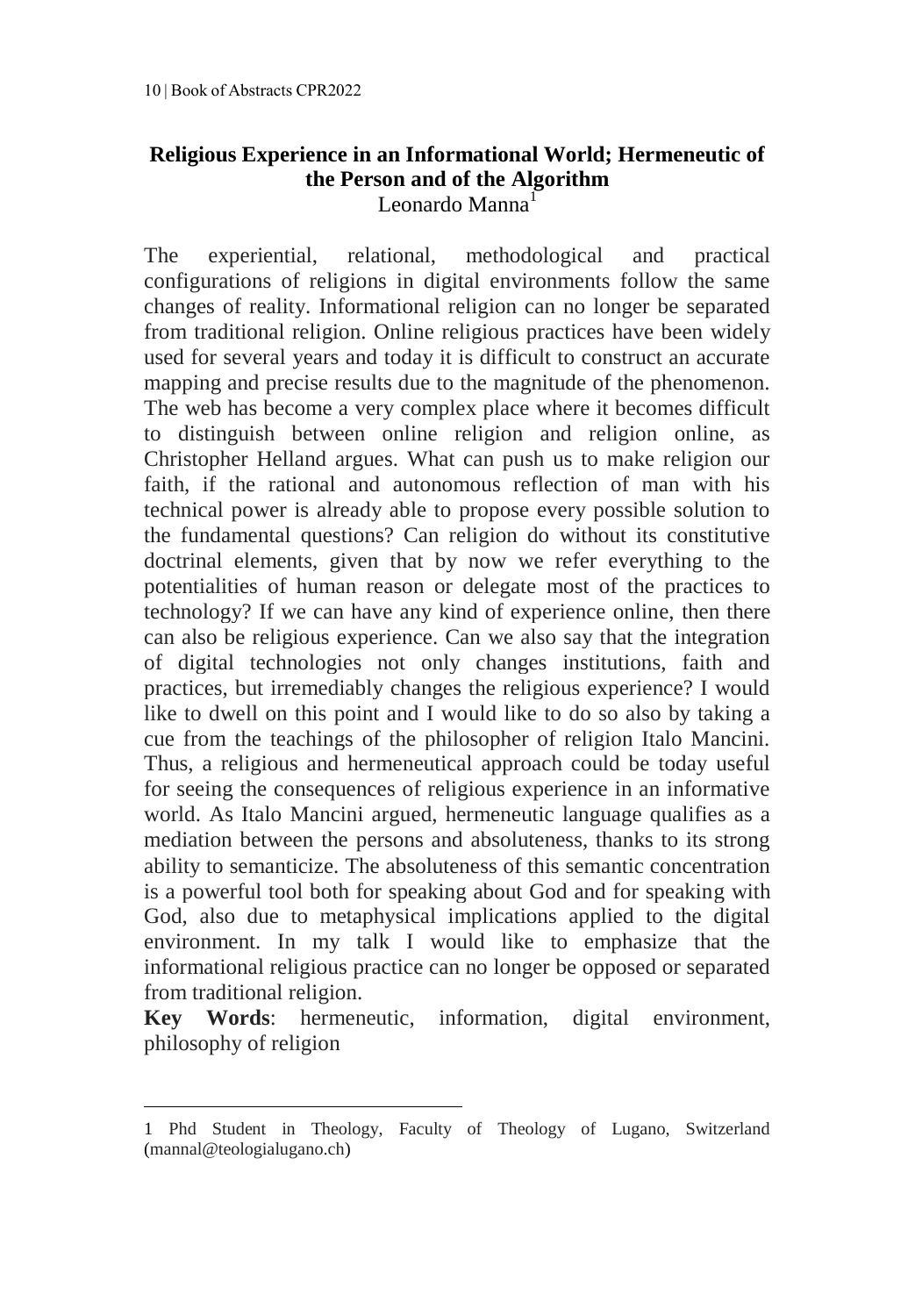# <span id="page-16-0"></span>**The Dialogue between Philosophers of Religion and Atheistic Scientists**

### Franco Manni<sup>1</sup>

Philosophy of religion is today also called philosophical theology and used to be called 'natural theology' as contrasted with revealed theology. It could be a powerful tool for a dialogue with other religions. Also, philosophical theology facilitates a dialogue with atheists as well. Dialogue is especially needed in the current historical circumstances where conflict seems to prevail. The dialogue between philosophers of religion and atheistic thinkers could be highly profitable for the atheistic scientists: according to the classic philosophical theology we do not get any information about nature from the creator God ; if we received it, it would be just our mind's projections onto nature. The fundamental 'distinction' between God and the world forbids it. Creation is different from the origin of the universe. Whereas some atheist scientists assume that the Big Bang is the replacement of God, is that 'making' which is creating. The dialogue could be highly profitable for philosophical theologians too. Here I focus on one point: the concept of contingency. This logical and metaphysical concept from the Aristotelian De Interpretatione 9 onward has been examined not only by experts of logic but also by theologians as well. In theology the concept relates to God's omnipotence, to the difference between our thoughts and God's thoughts and to the ontological status of the radical dependence of all creatures. Maimonides, Ibn-Sina and Aquinas demonstrated how medieval thinkers belonging to three different religions were able to conceive a new meaning of contingency. However, the more a theologian of today pays just lip service to these tenets, but without deep conviction, the more he/she will underrate, misunderstand and even ignore the concept of contingency. Whereas, interest in and acquaintance with the progress of sciences are helpful to acquire a real intellectual habit. In fact, it is decades that some atheist scientists have been presenting this idea as embodied in the particular findings of their sciences: Stephen Jay Gould; Donald Prothero; Sam Harris; Richard Dawkins; and Leonard Susskind.

**Key Words**: philosophical theology; atheistic scientists; concept of contingency.

<sup>1</sup> Professor at Department of Philosophy, Liceo Scientifico Leonardo, Brescia Italy (endorester@gmail.com)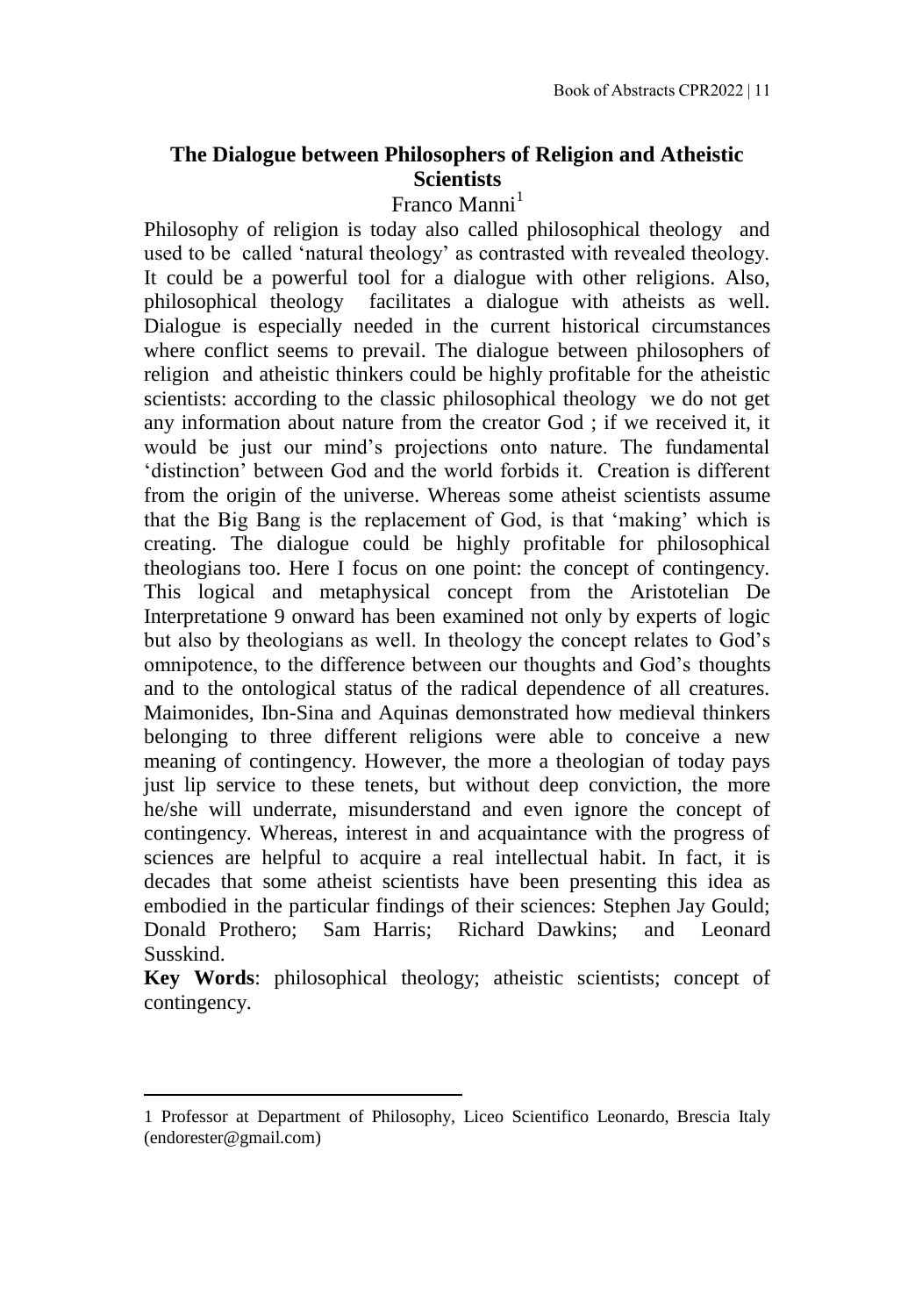# <span id="page-17-0"></span>**Divine and Worldly Knowledge, Prediction, and Control** Juan Morales<sup>1</sup>

The purpose of this paper is to show that our knowledge of God can be illuminated through its natural contrast (and complementarity, not incoherence) with our objectual and predictive knowledge of the world, in the sense that it should be understood as the epistemic achievement of being (feeling, thinking, and acting) under the control of the absolute whole, God. A kind of experiential and practical knowledge that, in turn, gradually develops an affectionate power on God, recreating the natural dynamics that flows from the essence of divine or completely unselfish mutual love. In the first part, I explain how the excessive emphasis on the atomistic and analytical approach of the Scientific Revolution of the seventeenth century that conceives knowledge as mathematical decomposition, reconstruction, prediction, and control is contemporarily challenged by the special sciences conception of natural systems as holistic and hierarchical. Still this contemporary outlook can be shown congenial to the idea of knowledge as prediction and control. In the second part, I argue that this epistemic conception has to be necessarily reevaluated in the face of the existence of crucial aspects of persons, in particular, their libertarian agent-causal freedom, which introduces a robust understanding of their autonomy, purpose, and responsibility that precludes their predictive comprehension, leaving us with hermeneutics, empathy, and dialogue. The third part articulates the idea of the knowledge of God as the empirical hypothesis of a primary personal level of reality that is eternal, infinite, and with supreme ontological, ethical, and aesthetic value, and who can only be known through the process of becoming completely predominated by his/her perfect, lovely, and beautiful will.

**Key Words:** Knowledge, Control, God, Prediction, Emergence, Holism, Agent causation, Divine love

<sup>1</sup> Professor of Philosophy, University of Cartagena, Colombia (jmoraleso1@unicartagena.edu.co)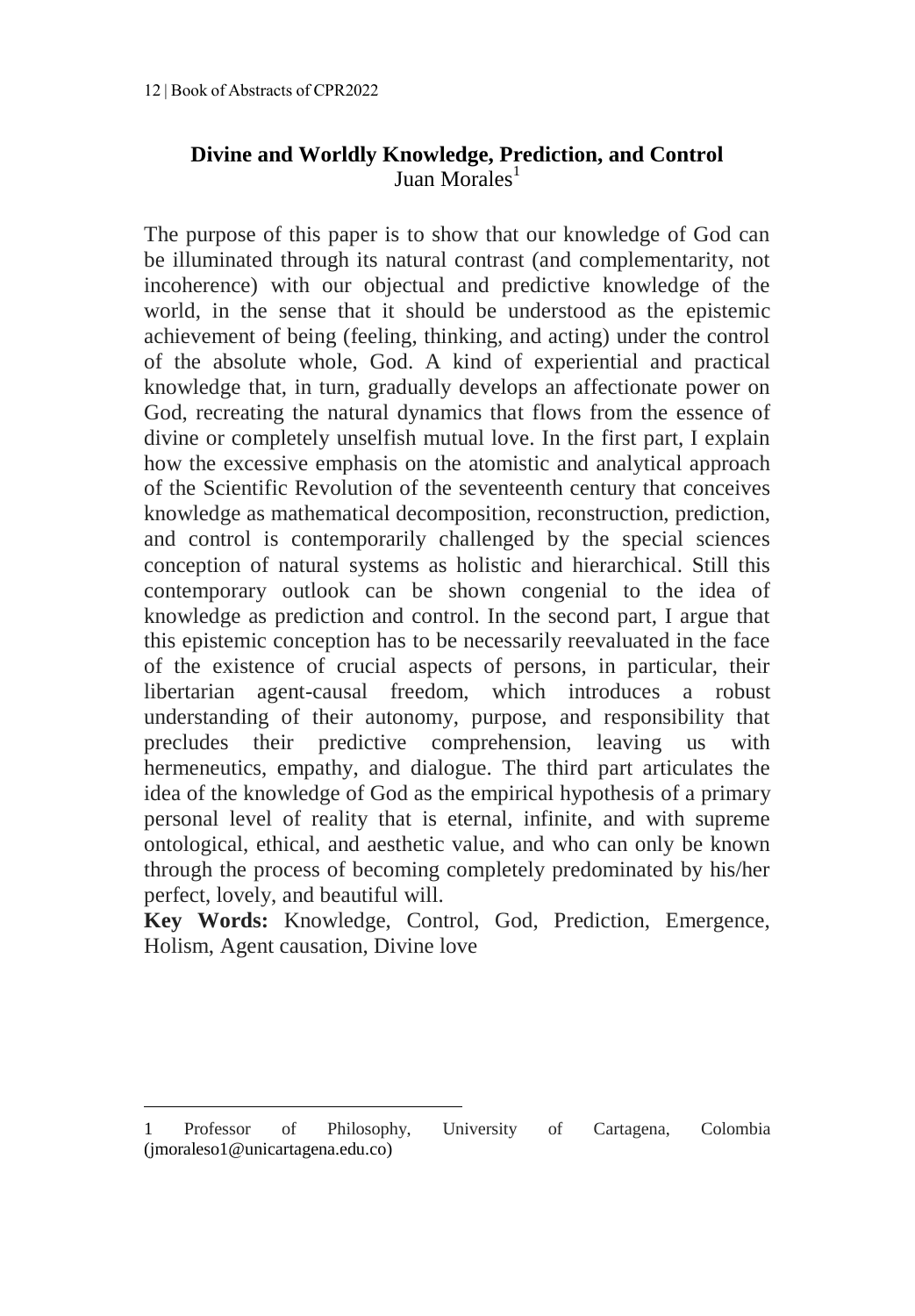# <span id="page-18-0"></span>**Skepticism, Induction and Meta-induction: What Does the Pragmatic Justification of Induction Justify?** J. Brian Pitts $<sup>1</sup>$ </sup>

Modern science is often linked to inductive reasoning. An obstacle to inductive reasoning and hence a potential threat to science, Hume's problem of induction, has ancient antecedents in Sextus Empiricus. Science works, so surely induction is somehow (mostly?) justified. A complete justification of induction, however, would undermine miracles. This paper argues that, partly ironically, the pragmatic justification of induction by logical empiricists (Feigl, Reichenbach, Salmon, and now Schurz), which reasons "meta-inductively" over track records to infer which means of prediction is most likely to succeed in the future, might have unexpected results: it might justify not exceptionless induction, but (at least given some views of the track record) induction qualified by prophecy. Indeed Reichenbach and Schurz admit the point in principle, while underestimating controversies about track records. Meta-induction as a partial inductive logic of faith ties together two apparently separate themes in the history of philosophy and the philosophy of religion: (1) the utility of skeptical philosophy as an aid to Abrahamic faith (e.g., St. Paul, Tertullian, al-Ghazali, various 16th-17th century French Catholics (including Pascal), Hamann inter alia, and Richard Popkin) and (2) the utility of a track record-based argument to vindicate prediction via prophecy (the Stoic defense of divination, including the Oracle at Delphi, preserved by Cicero). This paper also sketches the prevalence of meta-inductive reasoning in the Hebrew Bible, apparently little noticed in philosophical contexts, as a sort of inductive logic of faith. Analogs and more abstract applications appear in the Christian New Testament. (The author hopes to learn about relevant Islamic material beyond al-Ghazali's The Incoherence of the Philosophers.) Hence the meta-inductive aspect of the pragmatic justification of induction was not first invented by Pearce, Feigl or Reichenbach, but appeared already in ancient Hebrew informal inductive logic and later and more explicitly in the Stoics. **Keywords**: Skepticism, Induction, Science.

 $\overline{a}$ 

<sup>1</sup> Ph.D., Philosophy, University of Notre Dame [\(jamesbrianpitts@gmail.com\)](mailto:jamesbrianpitts@gmail.com) Current affiliations: University of Lincoln, University of Cambridge, University of South Carolina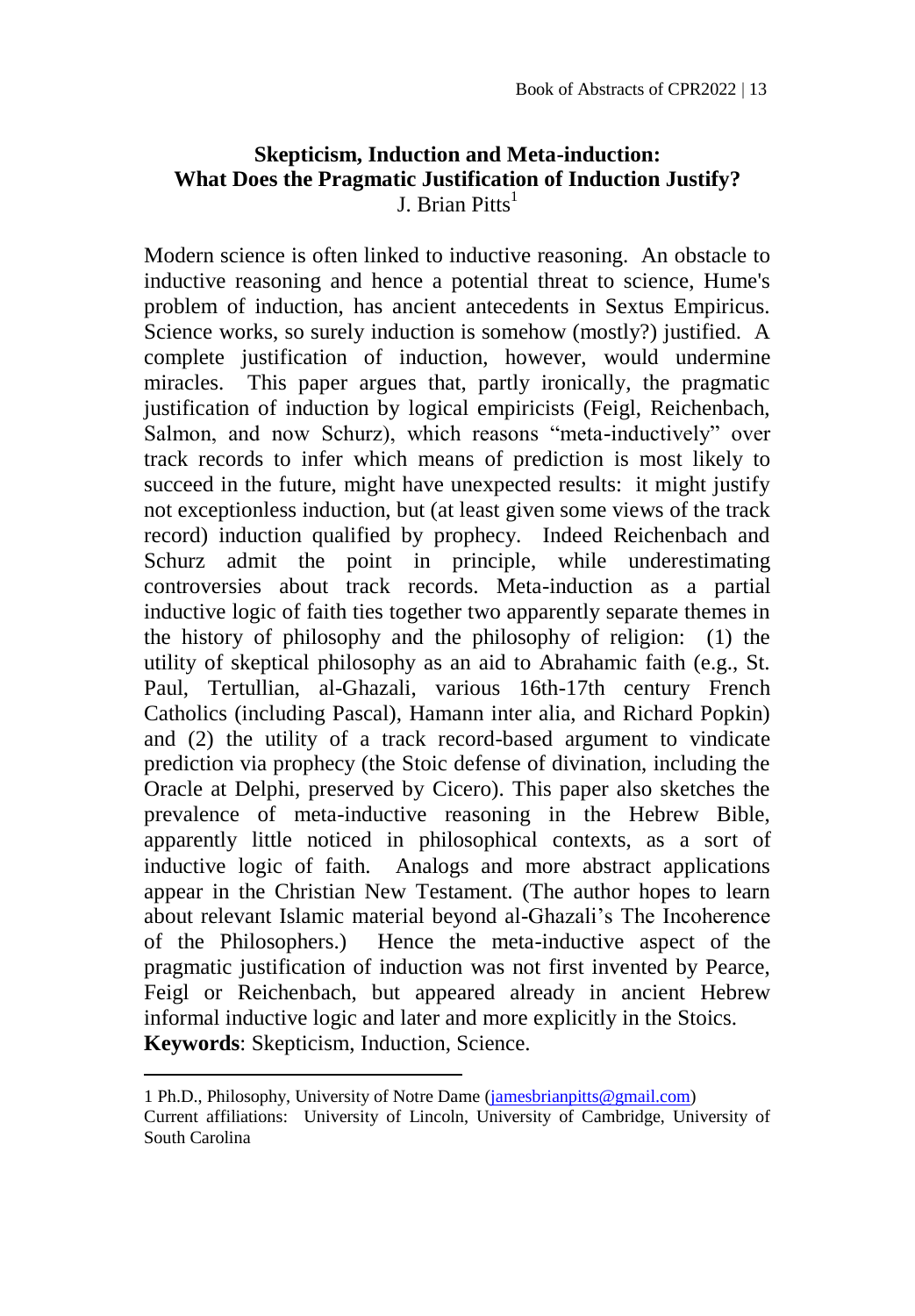# <span id="page-19-0"></span>**The Problem of Narrowness: How and to What Extent the Islamic views Can Contribute to the Contemporary Philosophy of Religion**

Mohammad Saeedimehr<sup>1</sup>

According to a recent view of point, the contemporary philosophy of religion suffers, among others, from the problem of narrowness in the range of religious traditions that are typically on the agenda. I am inclined to be sympathetic with this view. One dimension of this *narrowness* that I wish to highlight in this paper is the lack of enough attention to the views of Muslim philosophers and theologians. While I take this fact for granted, I do not intend here to present a causal explanation of it. Instead, I try to explore briefly some issues of the Islamic philosophy and theology which, I believe, can (and in fact should) be taken more seriously by the contemporary philosophy of religion as far as is done in the western academia. To be sure, in order to play a significant role in the current debates, most (if not all) of these issues may require a sort of revision. This revision may take place in several aspects, including the philosophical language and framework, to the extent that these apparently alien issues can be more appropriately accommodated within the dominant philosophy of religion as nowadays is done by the western philosophers. An initial list of these issues, which I explore and briefly introduce in this paper will include: 1. the relation between reason and faith, or reason and revelation, or religion and philosophy (Forms of rationalism). 2. The very process of argumentation in philosophical theology. 3. Some special arguments for the existence of God (such as the so-called *Seddiqin* argument). 4. Divine attributes like God's necessity, unity, knowledge, and power. 5. God's action and His agency in the created world. 6. Religious experiences (phenomenology, epistemic validity, and …) 7. The nature of Miracles and their religious implication. 8. Versions of the problem of evil and their solutions (philosophical and theological theodicies). 9. Religious language (theories about the nature of God-talk). 10. The relation of religion to morality (Islamic versions of the Divine command theory). 11. Theories about the resurrection and the afterlife.

**Keywords**: Problem of Narrowness, Philosophy of Religion, Islamic Philosophy, Islamic Theology.

<sup>1</sup> Professor of philosophy at Tarbiat Modares University, Iran (saeedi@modares.ac.ir)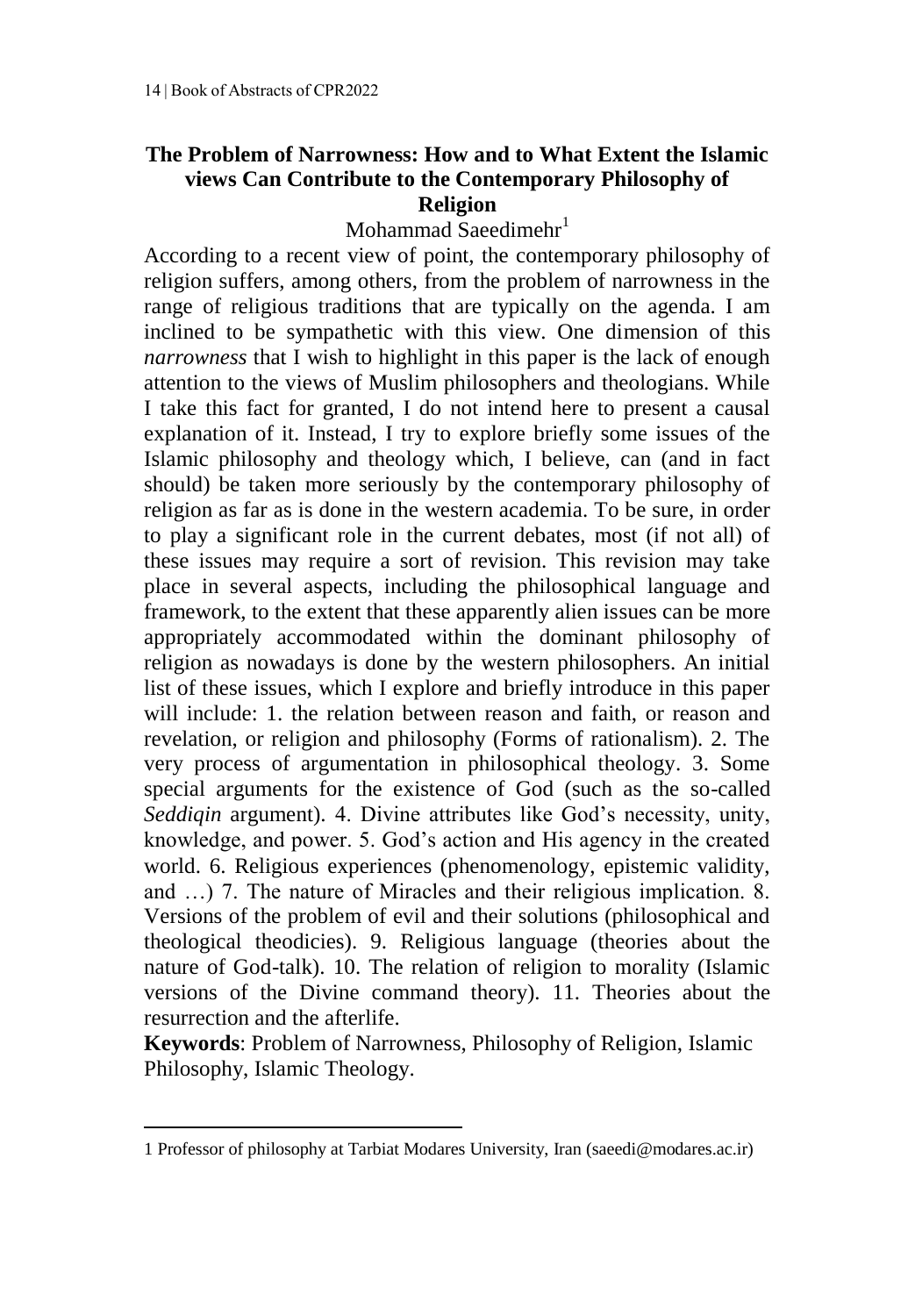# **The Futurity of God and Quantum Theology** Lenart Škof $l$

<span id="page-20-0"></span>For the advancement of human culture and its ethico-religious values, a projection into the future is needed – one being able to unify existing habits, values, and ideals. As an exploration into the philosophicotheological significance of this thought, this paper deals with the question of the futurity of God and a future quantum theology. In this lecture we will first present God as related to the idea of the future in Raymond Ruyer This will be followed by our examination of Ruyer's idea of the "unknown God" as a divine being beyond all place and beyond all time, enveloping the entire spiritual and material world. The second section of our lecture is dedicated to Mormonism's idiosyncratic idea of God as our future destination and as analyzed under the horizon of contemporary cyber theology. Finally, as based on both elaborations, we will present Cristopher Nolan's film Interstellar as one of the most original possibilities for imagining the idea of the futurity of God within the contemporary thinking of philosophy of religion. On the background of its cinematic usages of the topics of time travel and postapocalyptic thinking, Interstellar will offer us rich possibilities for the cinematico-theological interpretation of our main ideas from Ruyer and Mormonism. We will wind up this lecture with a proposal of »the modest argument for the existence of God« as understood within the field of quantum theology.

**Key Words:** Raymond Ruyer, Futurity of God, Mormonism, *Interstellar*, Quantum Theology.

<sup>1</sup> Professor of Philosophy and Head, Science and Research Centre Koper, Institute for Philosophical Studies, Slovenia (Lenart.Skof@zrs-kp.si)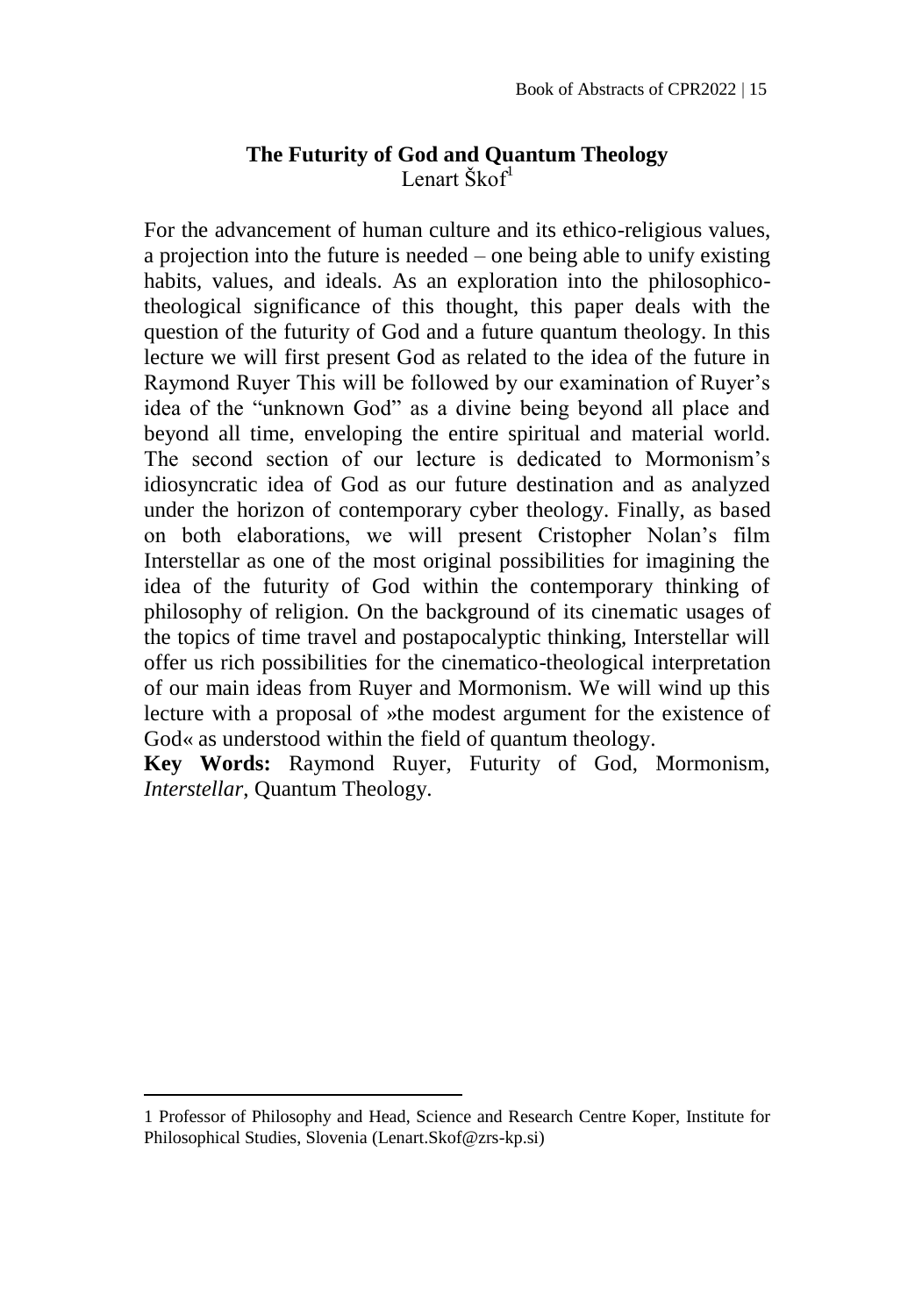# **Faith, Absurdity, and Narrative** Vahid Sohrabifar<sup>1</sup>

<span id="page-21-0"></span>Absurdity is one of the crucial threats to a meaningful life. It is observable in different aspects of life and has some tangible consequences. In what follows, I discuss three accounts of absurdity: Purposelessness, Lack of Reasonability, and Failure. Then, I claim that the meaningfulness/meaninglessness of life is more related to the narrative of life and not so much to the arguments and proofs. Hence, I show that the absurdist accounts of life are narratives that represent life as an aimless, worthless, and meaningless game. In full contrast, faith adds some key elements to our understanding of life that lead to a meaningful narrative. It introduces some new realities and presents some new interpretations of the facts that we observe in the world. Thus, faith paves the way for a meaningful life. Considering two opposing narratives, an important question emerges here: Is there a criterion for evaluating different narratives? I try to present a twofold criterion for evaluating narratives. The criterion is based on 1. Truth 2. Practical reasoning. After elaborating on the meaning of each element, I show that the faith-related narrative can satisfy both conditions and hence faith can help us to overcome the threat of absurdity. **Key Words:** Absurdity, faith, narrative, the meaning of life

<sup>1</sup> Assistant Professor at philosophy of religion, University of Religions and Denominations, Iran (VSohrabifar@gmail.com)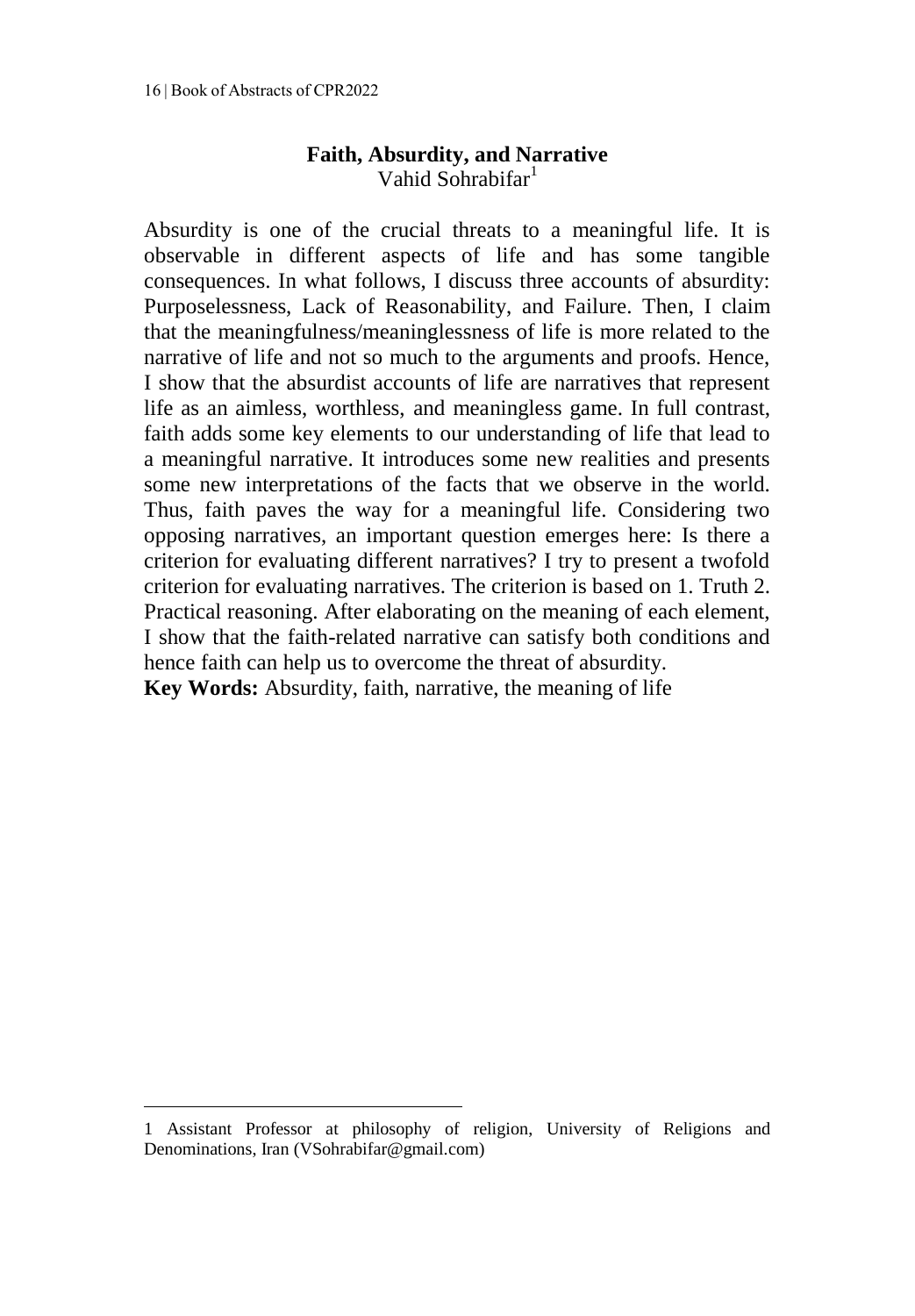### <span id="page-22-0"></span>**Ritual and its Constructive Power: An Overview of Victor Turner's Theory** Tahereh Tavakkoli<sup>1</sup>

Victor Turner (1920-1983), the social and cultural anthropologist researcher, demonstrated a fundamental connection of rituals with symbols and religious beliefs. In his view, ritual does not solely perform a passive role within the ordinary personal life; rather, because of its connection and references to metaphysics, it is rendered as an active transient matrix that provides creative changes in the personal behavior and beliefs as well as the social sphere. By deciphering the elements and meaning of a ritual, its functions and effective role can be understood properly. Inspired by Van Gennep's three stages of rites, separation, transition, and reincorporation, Turner observed ritual as a processual phenomenon, of which he found the middle stage of transition as a significant and essential phase for society. He advanced the concepts of liminality and communitas as the main features of ritual, specifically pilgrimages. Turner's investigations explain that during transition, the ritual subject experiences an ambiguous state or anti-structural threshold, which transcends the former structures. As a creative state, this new atmosphere possesses the potential to generate new paradigms and structures or recreate the old structures according to the present social demands. Consequently, in Turner's theory, ritual is not a passive element of society with a narrow function of solidarity, but it finds an active role in the dynamic process of social reconstruction. This paradigm can also provide new cognitive expressions and show how religious practices, through symbolic engagement with the material world, are effective at generating new consciousness and interpretations of transcendent realities, religious beliefs, and norms of moral behavior. This research will investigate how rituals not only respond to the needs of society as a passive object but also can be active in creating new structures and inspiring different religious consciousness.

**Keywords:** ritual, liminal, communitas, symbols, religious beliefs, transition

 $\overline{a}$ 

<sup>1</sup> PhD student at McGill University, Canada (tahereh.tavakkoli@mail.mcgill.ca)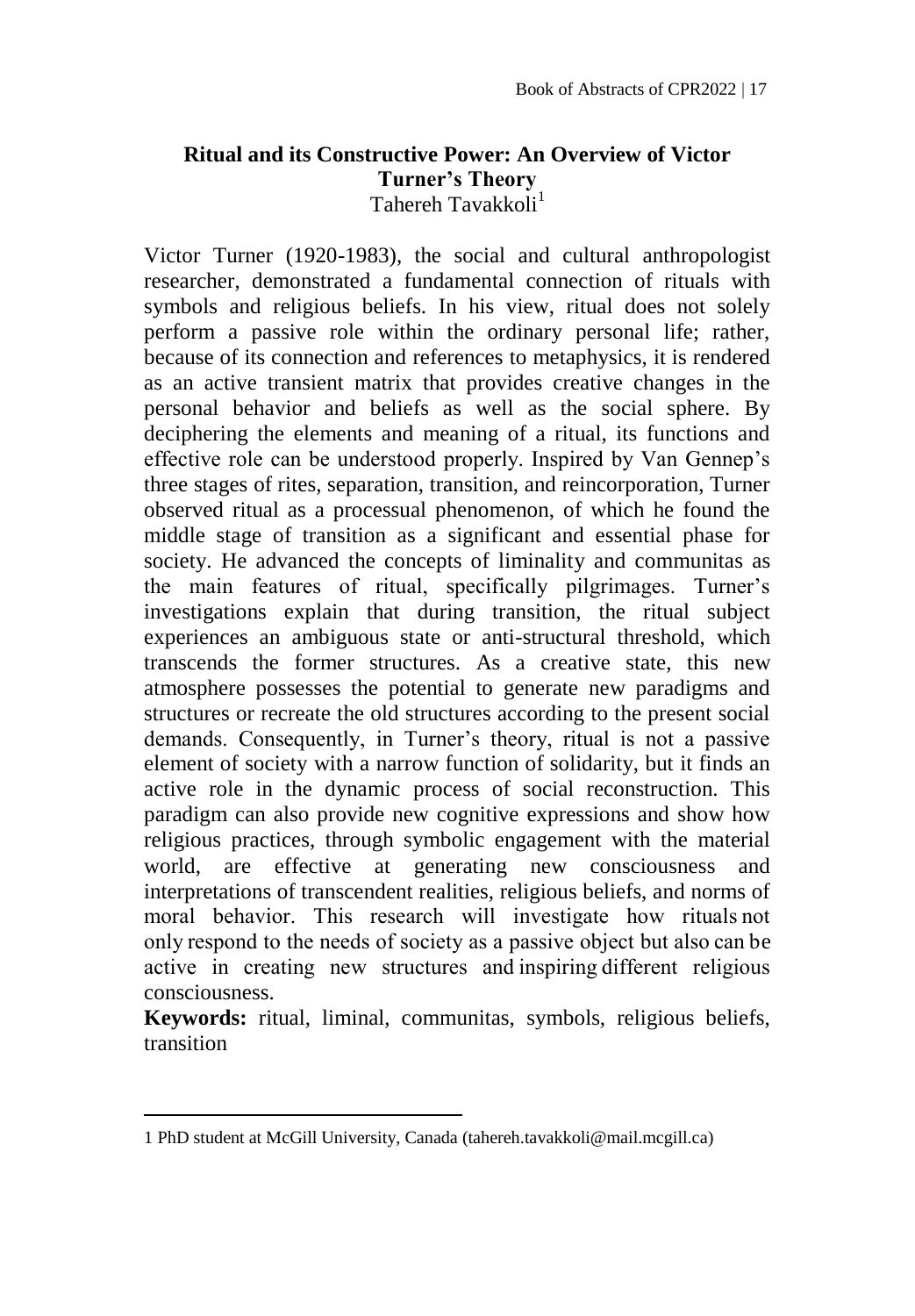# <span id="page-23-0"></span>**Cosmotheologies. Space Colonization as a Religious Endeavor** Gregorio Tenti<sup>1</sup>

Colonizing space is one of the latest promises of human civilization. Humankind is now at a crossroads: is outer space a store of raw materials that awaits to be exploited or rather a source of transcendence and a fundamentally sacred dimension? Is it still possible to experience and comprehend space as sacred in the age of its technological exploration? This paper claims that space exploration and colonization are fundamentally religious activity, not simply because they need religion (Oviedo 2019) but first of all because they entail a shift towards a religious experience of reality. In space psychology, for example, the awe of the astronauts when they first see the Earth from above is known as "overview effect", and is often described as a clear experience of transcendence (Weibel 2020). Navigating the interstellar void and trying to inhabit other planets immediately raises religious problems and evokes religious behaviors, as highlighted by countless fictional works. It is certain that the challenge of space colonization needs one or several "cosmotheologies" (Dick 2020) that account for a lived knowledge of cosmos without excluding the supernatural. After outlining what we already know about the religious experience of space, the paper examines some evident constants in narratives regarding the sacral dimension of space adventure. The conclusions suggest the essential terms of the cosmotheologies to come.

**Key Words**: Religion in space; Space theology; SETI.

1

<sup>1</sup> Ph.D. student at Dipartimento di Antichità, Filosofia e Storia University of Genoa (FINO Doctoral Consortium), Italy (grgr.tenti@gmail.com)